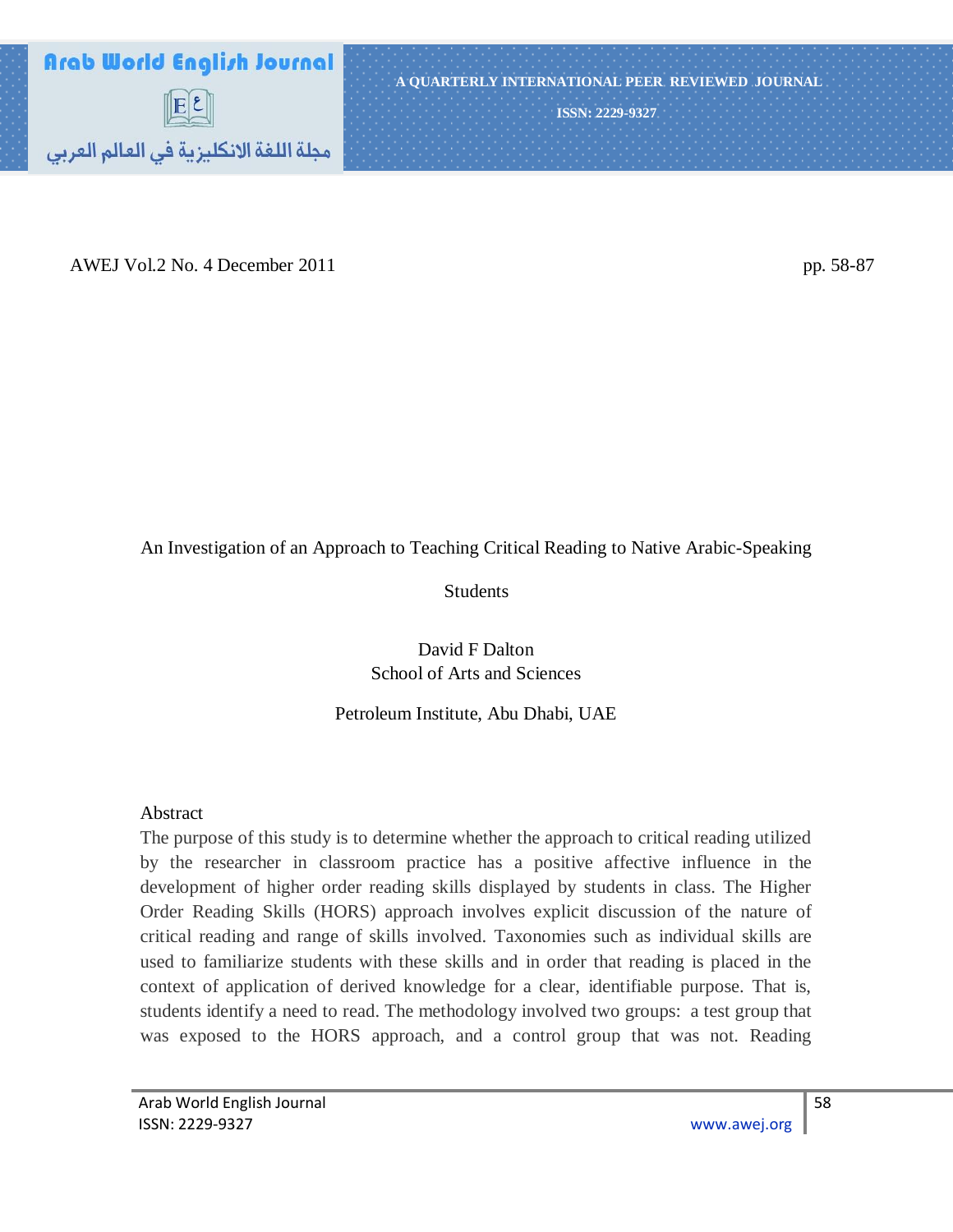effectiveness was then compared based on performance results taken from two reading texts.Data analyzed indicates that this approach seems to be a significant positive affective factor in their reading, resulting in a higher level of successful measured comprehension performance by the test group over the control group. The confidence of building upon already established skills provides scaffolding upon which further development of critical reading skills can take place.The sample population is foreign language users at the freshman (year 1) level enrolled in a university engineering school in the United Arab Emirates (UAE). This study examines their progress in the secondlevel of a communications course where the research was conducted This Englishmedium course aims to produce well-rounded, autonomous life-long learners, along with specific language outcomes, who are able to use higher-order thinking and communication skills required by engineering professionals. Reading in general and the development of what are commonly called Higher Order Reading Skills (HORS) continues to be a concern in the context of secondary and tertiary education (Alverman, 1987). Arabic-speaking students reading in a foreign language face a yet more complex set of difficulties (Shaw, 2006). The study is significant as this population need to be effective critical readers as they are involved in lengthy and complex primary research projects. Further, the institutional reading load is generally high. In this context, effective approaches to teaching critical reading are of obvious importance to the learners" academic success.

*Keywords*: reading, approach, HORS reading strategies, critical thinking skills, EFL, engineering, Arabic

# Background

.

The Petroleum Institute (P.I.) in Abu Dhabi, United Arab Emirates (UAE), is an English-

medium university for engineering, applied science and research for students at the

undergraduate level, with Emirati males and females each based on their own campus.

The fact that English is the medium of instruction as well as the operating language of the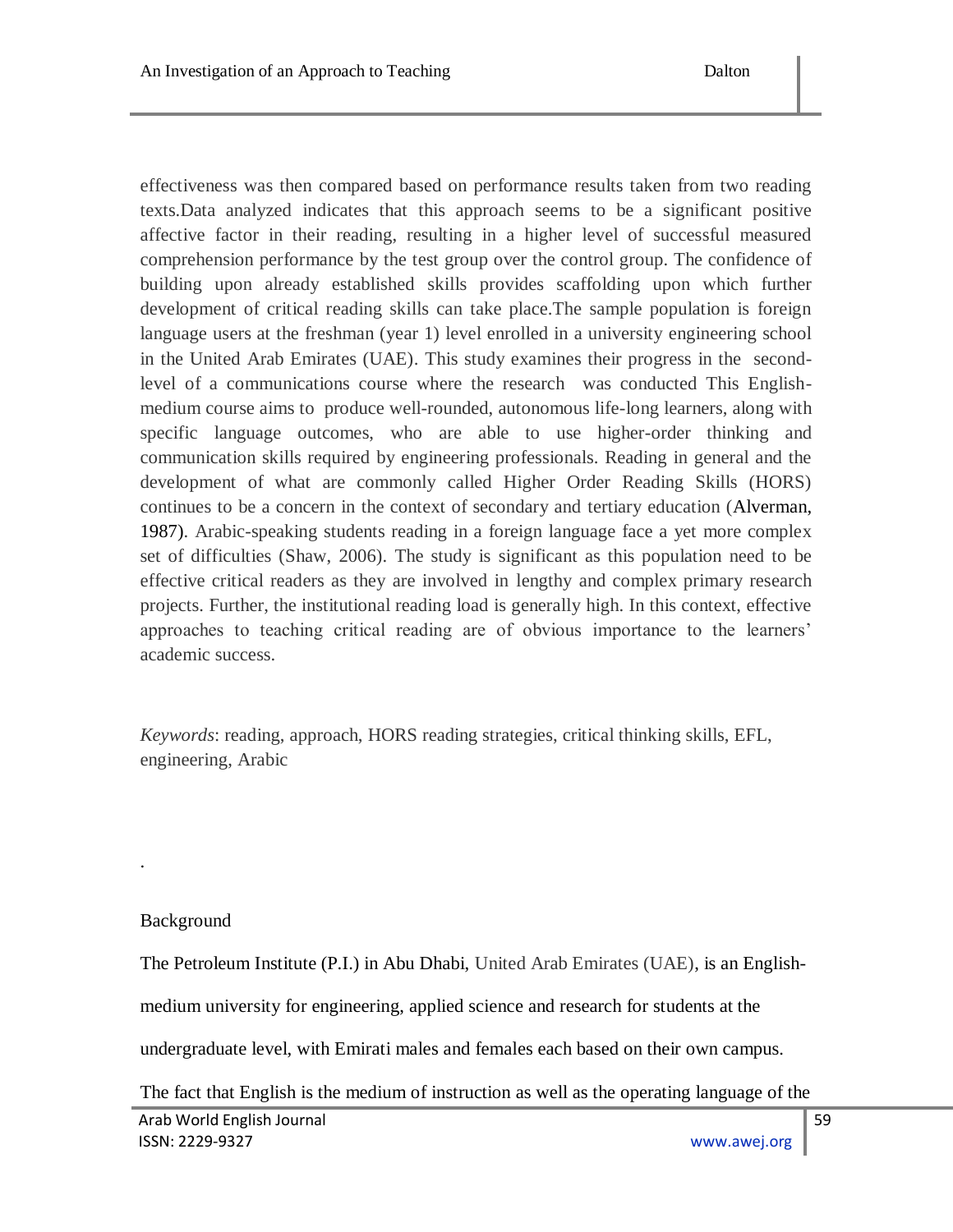oil and gas industry in this region implies a range of issues for them. For example, demands on their language skills and proficiency are not limited strictly to academic criteria, but require them to function as sophisticated foreign language users in a business environment.

The students in this study are involved in a two-level Communications programme. In the second level of the two-level programme in which the study is carried out, students develop communication skills through a semester-long, two–stage team primary research project culminating in an extensive written report and a forty-five minute multimedia presentation.

The first stage of the project is a written recommendation report. In the early stages, the students conduct a literature review on the related content to broaden their understanding of the topic area and frame their research. The reading skills involved in this process exceed a level of basic comprehension and require the reader to have reasonable confidence in, and mastery of, a range of critical reading skills. The kind of texts used in this study would be compatible with an IELTS (International English Language Testing System) Level Seven (IELTS, 2011).

 This students population by and large, do not come from a culture of reading either in the home or at the high school level and while this is an increasing problem in many places (AIR, 2006) it takes on particular significance in the GCC (Gulf Countries Cooperation Council) region where emphasis has traditionally been placed on a culture of oral communication (Shannon, 2003).

Literature Review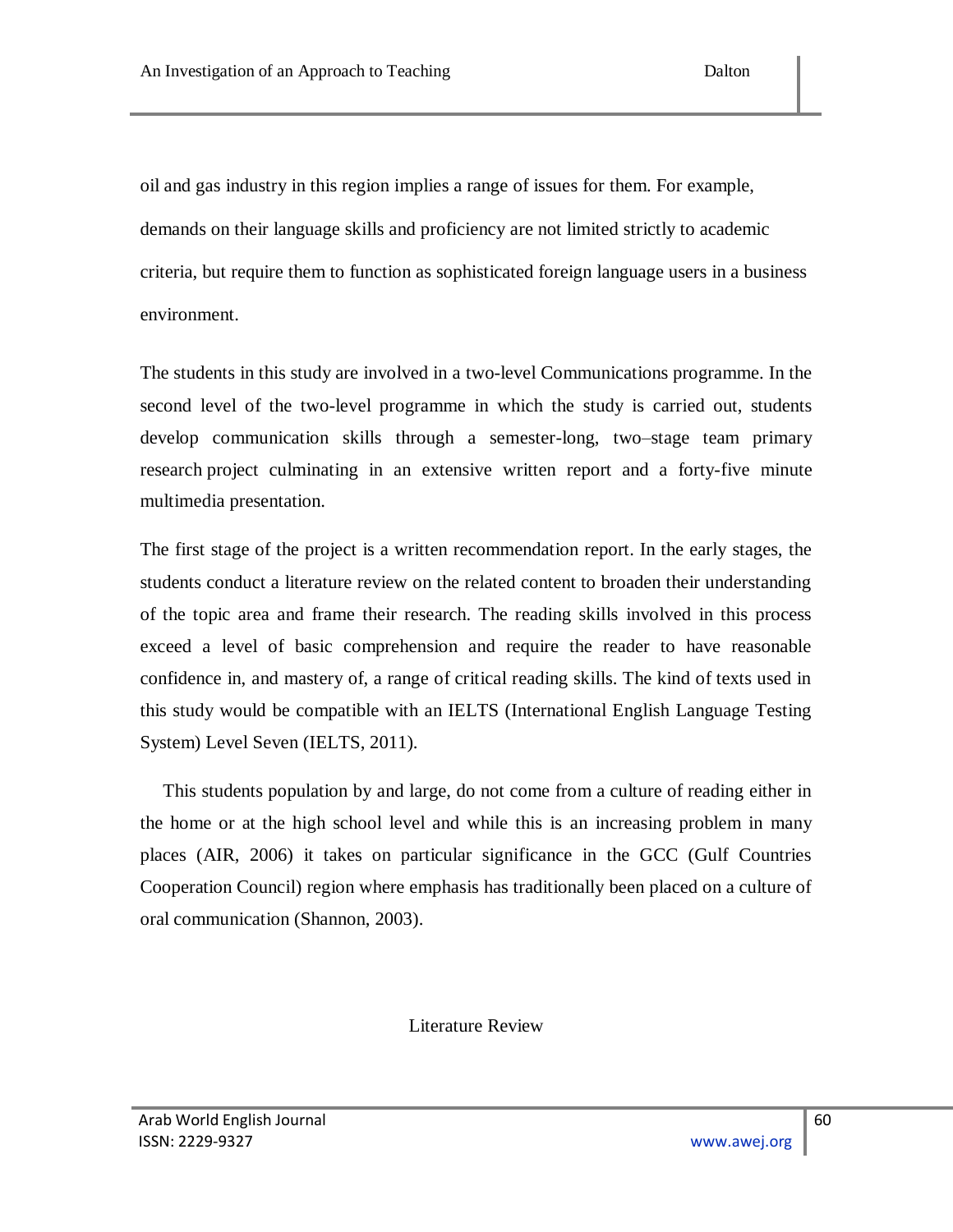Many assumptions are made about students entering tertiary education, one being that they are ready to participate in an academic environment and academic discourse. Agreement as to what constitutes this discourse is sometimes not easily found. Certain practices however, do help to frame what academic discourse does mean. Flower (1989) suggests two ideas that have a direct bearing on the current study: (1) integrating information from sources with one's own knowledge and (2) interpreting one's reading for a purpose. In order to do this, readers must be able to read critically which at least involves knowing what a text says, what a text does, what a text means and what it can be applied to/utilized for. In turn, this involves (among other things) being able to distinguish between fact and opinion, recognize assumptions, inferences and implications resulting in enhanced clarity and comprehension and an ability in a research context to evaluate the usefulness of the text for an explicit reader purpose. Undoubtedly, many students enter college without such skills. (Baldi and Finney, 2006) This situation is particularly relevant in the UAE where the author has observed that students entering tertiary institutes from secondary education remain ineffectively prepared

 Further, while many studies have focused specifically on native English speaker students, reading in a foreign language presents a yet more complex set of difficulties (Bensoussan, 1990; Taguchi and Gorsuch, 2002). Boz, (2005) describes the difficulties faced by students when they enter their chosen disciplines after leaving the sheltered environment of their English for Academic Purposes classes and points out that strategies which were effective in that background may not be so in a more rigorous academic environment. While it is not the purpose of the current study to focus on the myriad issues of English as a Foreign Language (EFL) reading strategies, the added difficulties must at least inform the overall context of the study. This question is partly addressed in the discussion section of the paper.

One further factor in the lack of development of critical reading skills may be related to the issue that these skills are not widely taught and in some environments simply not effectively taught (Yao 2006; Orndorff, 1987). There is, however, an increasing body of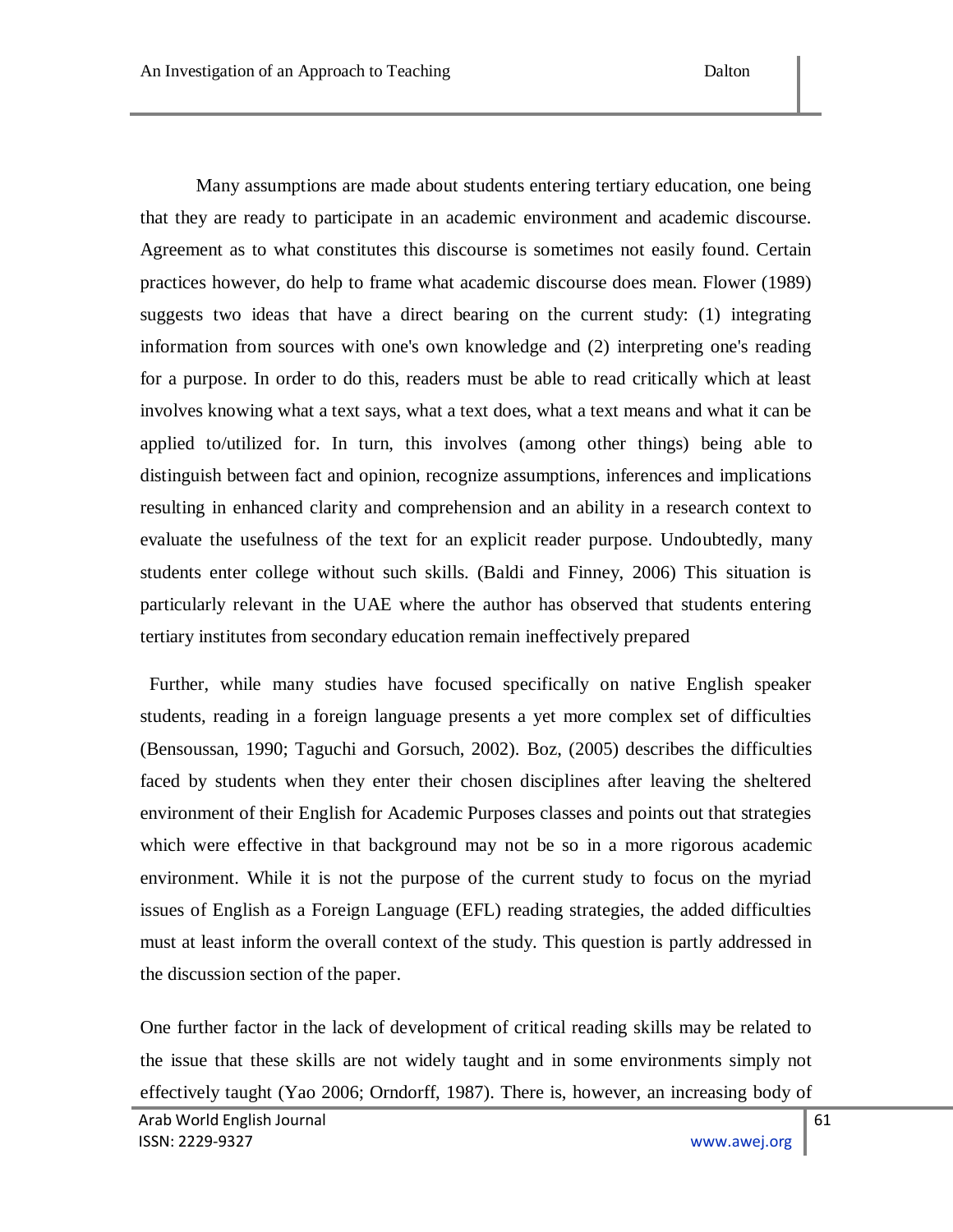research describing approaches to developing these skills. Wilson et al, (2004) describe an approach used in a Bachelor in Education programme at the University of Canberra, commenting on favourable student responses to various elements of support. As that research demonstrates, the area of critical reading and issues of student performance generate concern and investigative interest for academic interest and English Language Teaching (ELT) study. What is not so widely researched is the effectiveness of different teaching approaches, apart from studies such as Nasr and Pritchard (2004) which looked at a set of different skills from those in the current study.

 The focus of this work is to determine whether the HORS approach to critical reading developed and utilized by the researcher in classroom practice is a positive affective factor in the development of higher order reading skills displayed by students in the class, by looking at their ability to identify and comment on particular functional/conceptual elements of text; specifically fact and opinion and implication (Luke, 2000). As stated, the students involved in this study need to be effective critical readers as they are involved in lengthy and complex primary research projects. They therefore have clear instrumental objectives (Linderholm and van der Broek, 2002). As readers they need to make judgments about the relevance and usefulness of source material for their research and therefore require reasonable development of the types of skills mentioned above. Specifically, differentiating between fact and opinion, stating the implications of text– derived information are frequently required and high priority skills in this context and were therefore chosen as the 'performance' focus for this study.

Many influences impact on a reader's ability to extract meaning from a text, and a teacher"s approach to the development of reading and to the use of the 8 stages of the HORS approach could be an obviously significant affective factor. This study utilizes a top-down and bottom-up processing of the kind identified as being of particular value to Arabic speakers (O"Sullivan, 2004; Marsden, 2002). This process is present throughout, and explicit in, stages 1, 4 and 6. Pritchard and Nasr (2004) emphasize the particular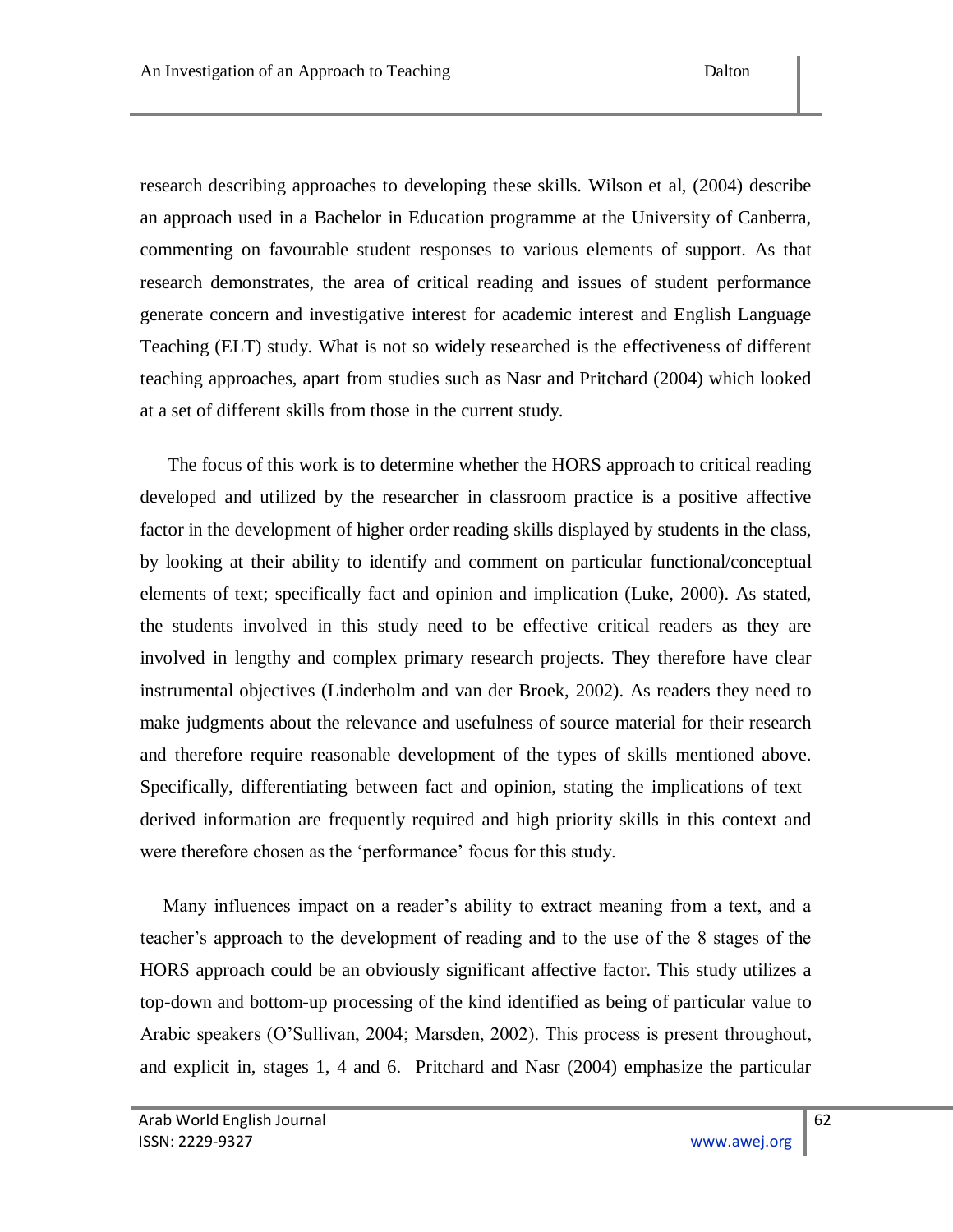importance of vocabulary in the context of nominal compounds for Arab students. In the HORS approach the noun and its representation at phrase and clause level is given particular focus as a driver of text meaning (Berwick, 2001) which also results in relevant vocabulary development (see F student comments, p. 20).

The HORS approach begins with accessing prior knowledge of reading, and a discussion of learners" reading experience (which for most of the P.I. students had been rather negative and largely based on memorization). In this process learners establish the myriad reasons why reading is important. This is particularly significant in the GCC context where some research (Shaw, 2006) indicates major issues with pre-tertiary education, language and reading and a particular concern about the limited amount of time spent reading generally in the Arab context (New Page Foundation, 2007; Abdelwahid, 2009). Given the circumstances, it was hoped that a HORS approach would stimulate an interest in reading. This proved to be the case (see student comments, p. 20- 21)

The current study is an evaluation of the HORS approach and student perceptions as to whether, and in what ways, they felt it had impacted on the development of their reading skills (HORS). The focus of the study is therefore on the cognitive domain while agreeing with Yamashita, (2002) that the affective domain continues to receive less attention despite a growing body of research as to its importance. Affective factors would therefore be a suitable area for further study.

## *Teaching matrices and taxonomies*

 The teaching approach investigated in the study employs a series of matrices and taxonomies which capture some of the central concept-defining lexis which students need to be able to understand and apply in order to develop critical reading skills. One such example of concept-defining lexis is the difference between looking within a text and beyond it. In this way, in-text meaning is focused on, as well as higher order skills such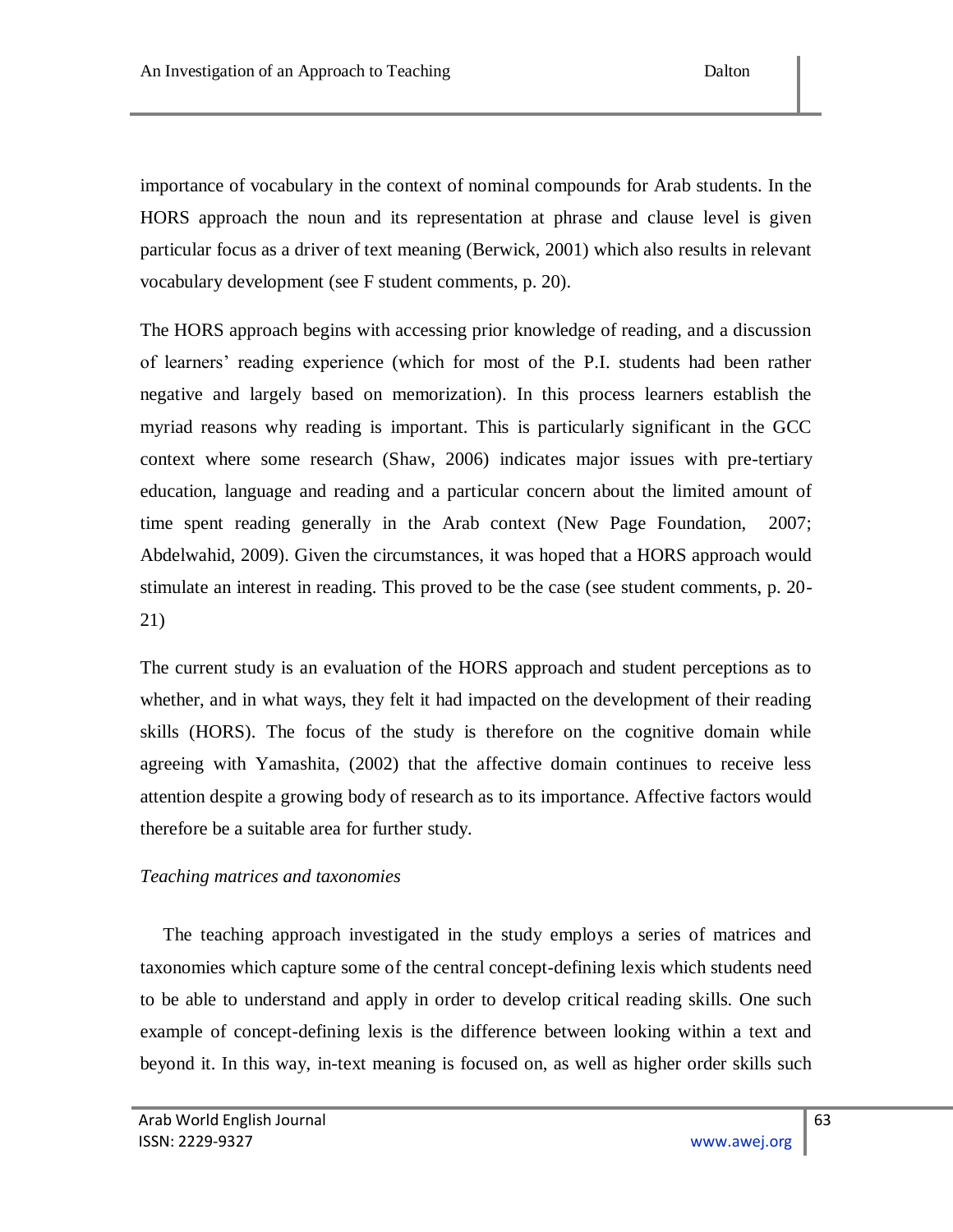as evaluation and application of the content. The matrix and taxonomy are used in teaching reading strategies since these concepts familiar to students from their studies in science and engineering. Wherever possible, constructivist engagement in learning strategies is used to allow the learner to employ and build on existing schema and thus begin from a basis of some familiarity (Piaget and Garcia, 1991).

Frameworks such as process and system which are known to students from other areas of their studies, permit cognitive cross-referencing and bridge building, and reinforce the integrated nature of learning and transfer of skills. The eight stages outlined below are preparatory, front- loaded (and referred to throughout the course), and demonstrate a process in which students are encouraged to internalize and activate during other reading. As such, the stages may cover a number of learning periods as student assimilation of the knowledge influences the pace.

Class sessions are fifty minutes per day and the course is seventeen weeks long. Explicit reference is made to the HORS approach during further reading periods and learners are provided with a glossary that can be used in classroom discussion to focus on critical reading and thinking. The concepts captured by the lexis in the glossary are also encountered in generalized academic contexts and specific areas of science content. The purpose is to have students recognize that the set of reading skills they are developing is a useful and applicable in a range of contexts/subjects.

## The HORS Approach.

The HORS approach mainly attempts to sensitize students to elements of critical reading related to reading purpose and make these explicit. It is therefore worked in tandem with reading students need to do for their research. The tests are given to see if the approach positively influences student performance.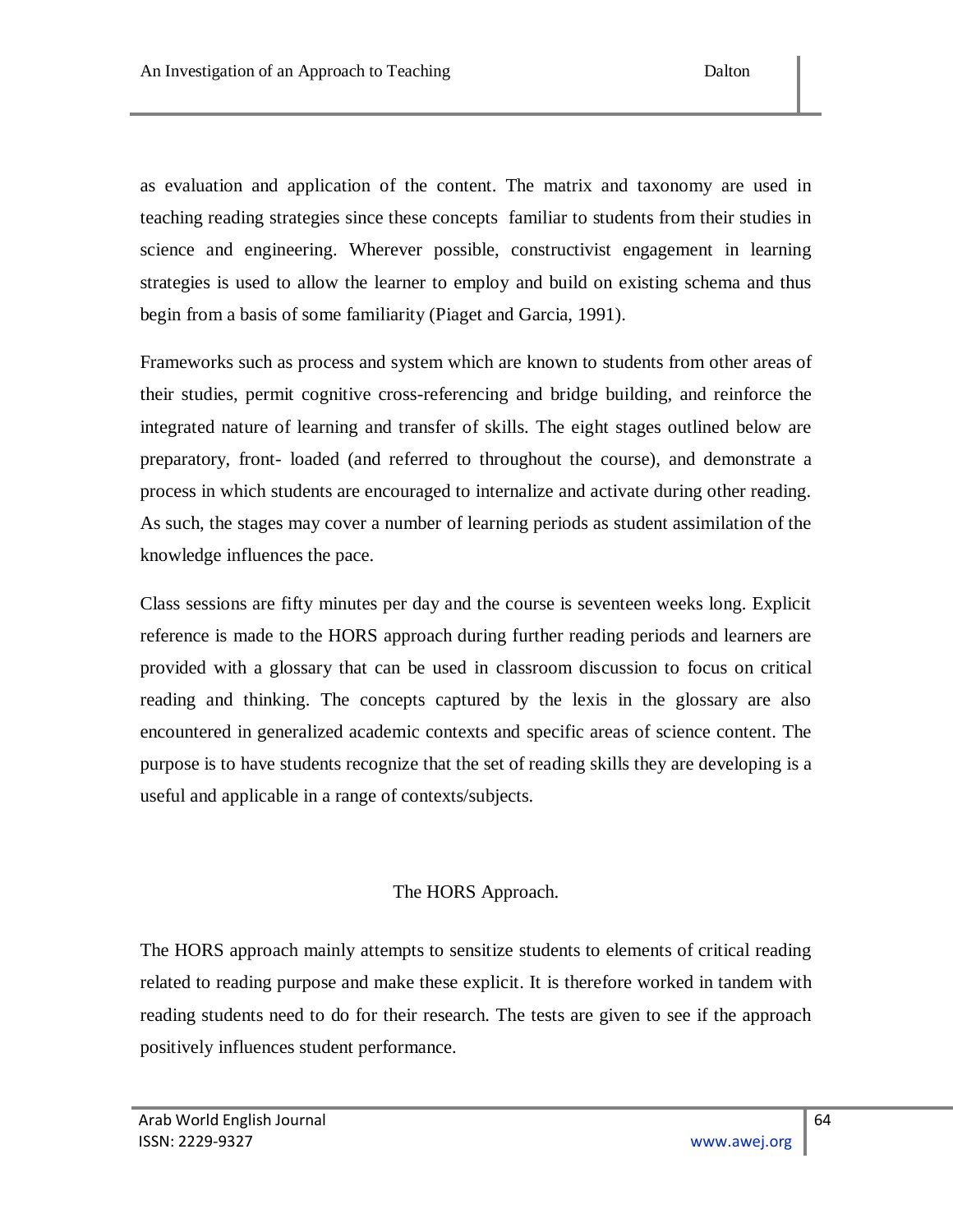Over the first six weeks of the course, the tutor works through the following stages with the learners. At this time they are gathering background material for their research report and at this point the reading load is at its highest and most intense. After three weeks, the first reading test is administered and the second is given after six weeks.

## *Stage 1*

 Discussion begins with exposing what students understand reading to be and its uses and applications. Areas of difficulty in understanding and factors which impede comprehension are identified by both the learners and the tutor. Prior reading experience is described and discussed, as is the importance of reading. Group work and feedback are the focus of this session

## *Stage 2*

 At this stage, brainstorming on what different kinds of readers do, and how reading purpose can influence the approach to any given text, is the intended focus. This stage begins to address the question: "What is a critical reader?" The tutor focuses learners on reflection of previous reading needs and issues encountered while reading.

## *Stage 3*

1. The necessary skills for critical reading are addressed here through group discussion and report feedback to peers. A personal reading skills and strategies skills audit with exemplification is generated to answer the question: "Am I a critical reader?" Current reading needs are specified in the context of the research report literature review that students conduct for their research reports.

*Stage 4*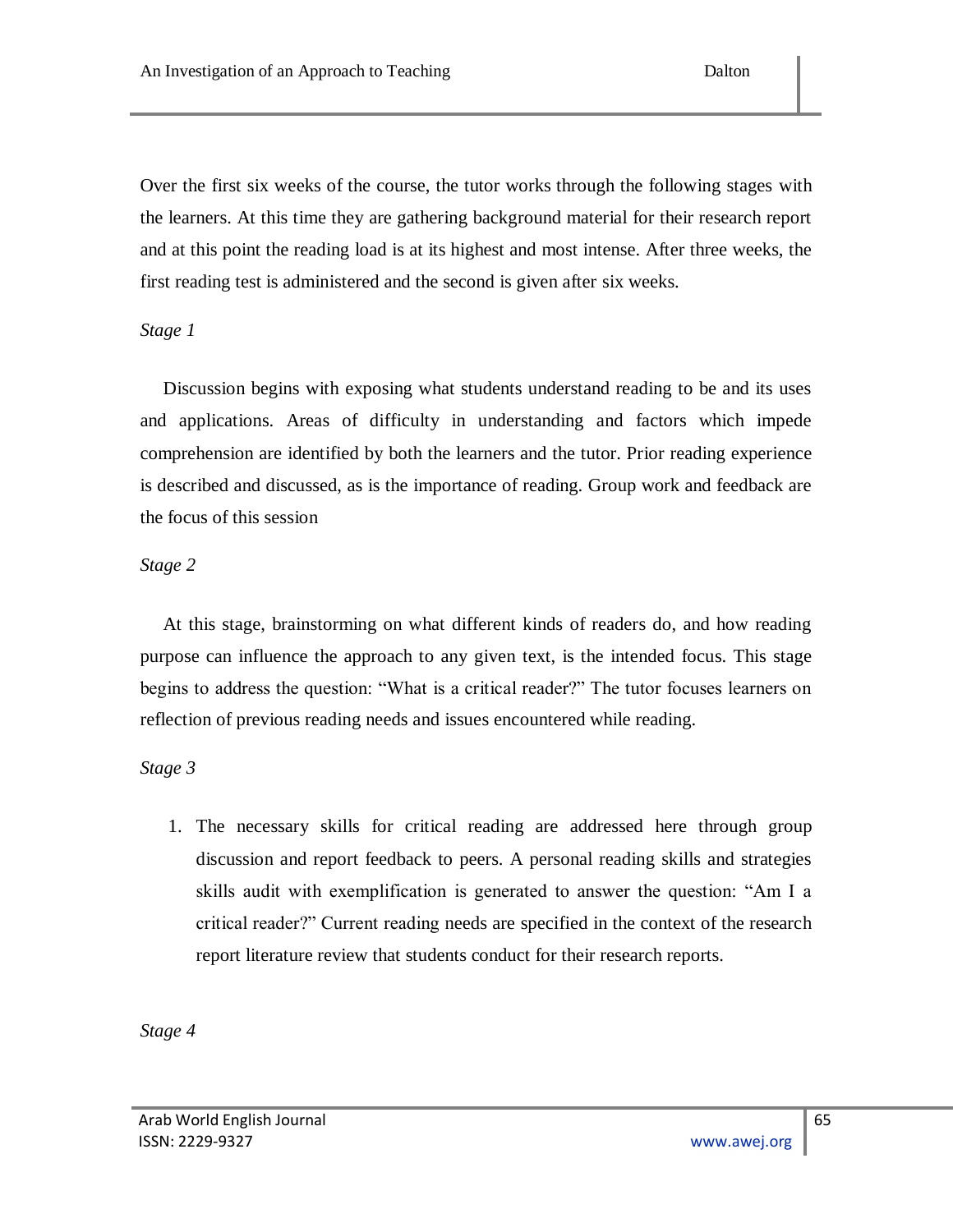These skills are then compared with the critical skills taxonomy. The tutor leads a vocabulary focus on unknown terms and concepts. Students are encouraged to see these as universal concepts which might appear in any academic context/subject through discussions on the meaning and usefulness of reading skills. For example, P.I. students often encounter problems selecting information relevant to their purpose and distinguishing between, essential and incidental evidence. (Appendix 1: Complete Skills Matrix).

#### *Stage 5*

 At this stage, the application of taxonomy to knowledge matrix is demonstrated to encourage an understanding of 'within text' and 'beyond text' thinking. Students relate this convergence of taxonomy to matrices to their literature search. Learners look at what it is within a text that may encourage them to use it for a purpose beyond the text.

#### *Stage 6*

 At Stage 6, students apply their understanding of Stage 5 to a reading text focusing on differences between "fact" and "opinion". Students self-select the difficulty of text according to the Stage 3 audit. This freedom of choice allows students to select a text within their range of abilities as texts have different levels of "scaffolding". Students work through the text and report back to the group and tutor. This stage has a guided focus in which students are encouraged to explicitly apply their growing knowledge to the texts they are reading as research background (See Stage 5). Questions are also asked by the tutor to determine if the level of difficulty chosen reflects the respective student"s level of reading competence. Students in the course identify this choice as this is an ongoing problem when students select materials for research, particularly from databases.

*Stage 7*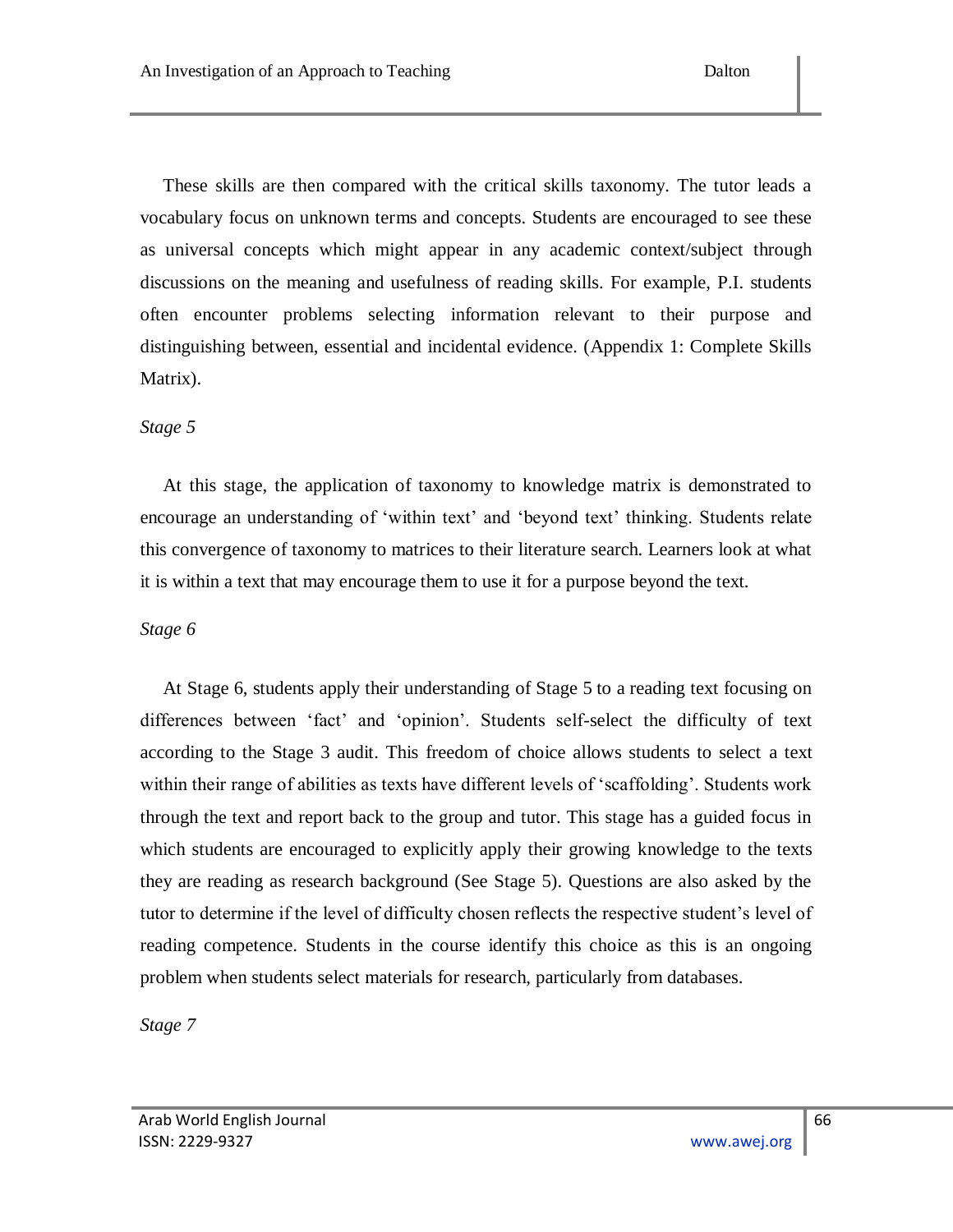In Stage Seven, there is a connection of the above concepts to current needs and context within the student research project, such as the literature review and discussion section of the report. This focus provides a purpose to the development of the skills they are using**.**

## **Stage 8**

 A substantial review of the previous stages is begun in Stage Eight. Further discussion focuses on and the ways in which students apply the skills approach, and deals with problems they encountered, modifications they made and their reflection the process. This review takes place in groups with facilitators and note-takers in each group. A report is given back to the class by the note-taker and leads students into discussion on the review.

The concepts captured by the lexis in the glossary are also encountered in generalized academic contexts and with specific application in a scientific context. Figure 1, Appendix 1, illustrates the matrix of these skills. Figure 1, below shows the knowledge matrix.

These matrices provide the basis for exemplification and in-class discussion.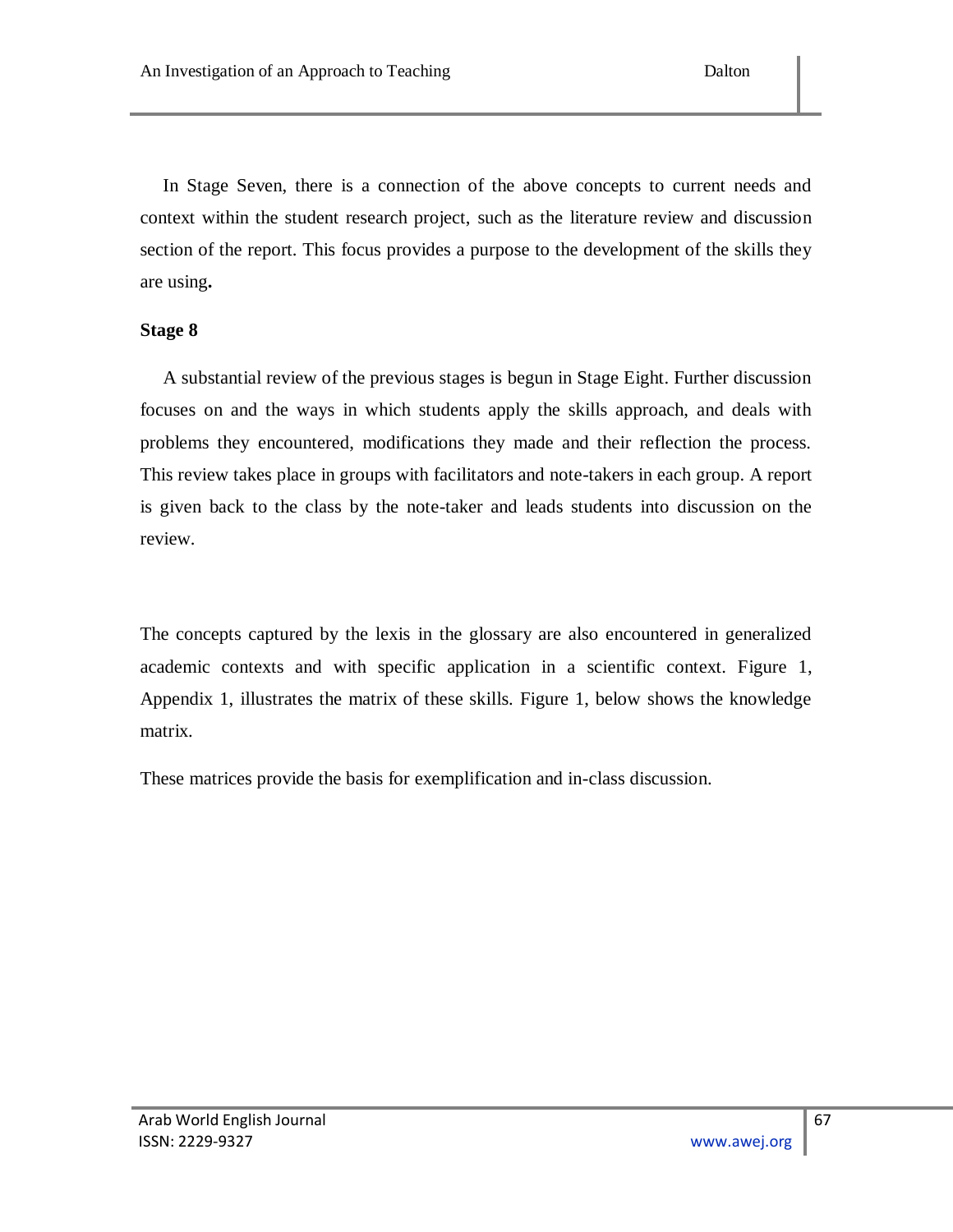Figure 1 Knowledge Matrix

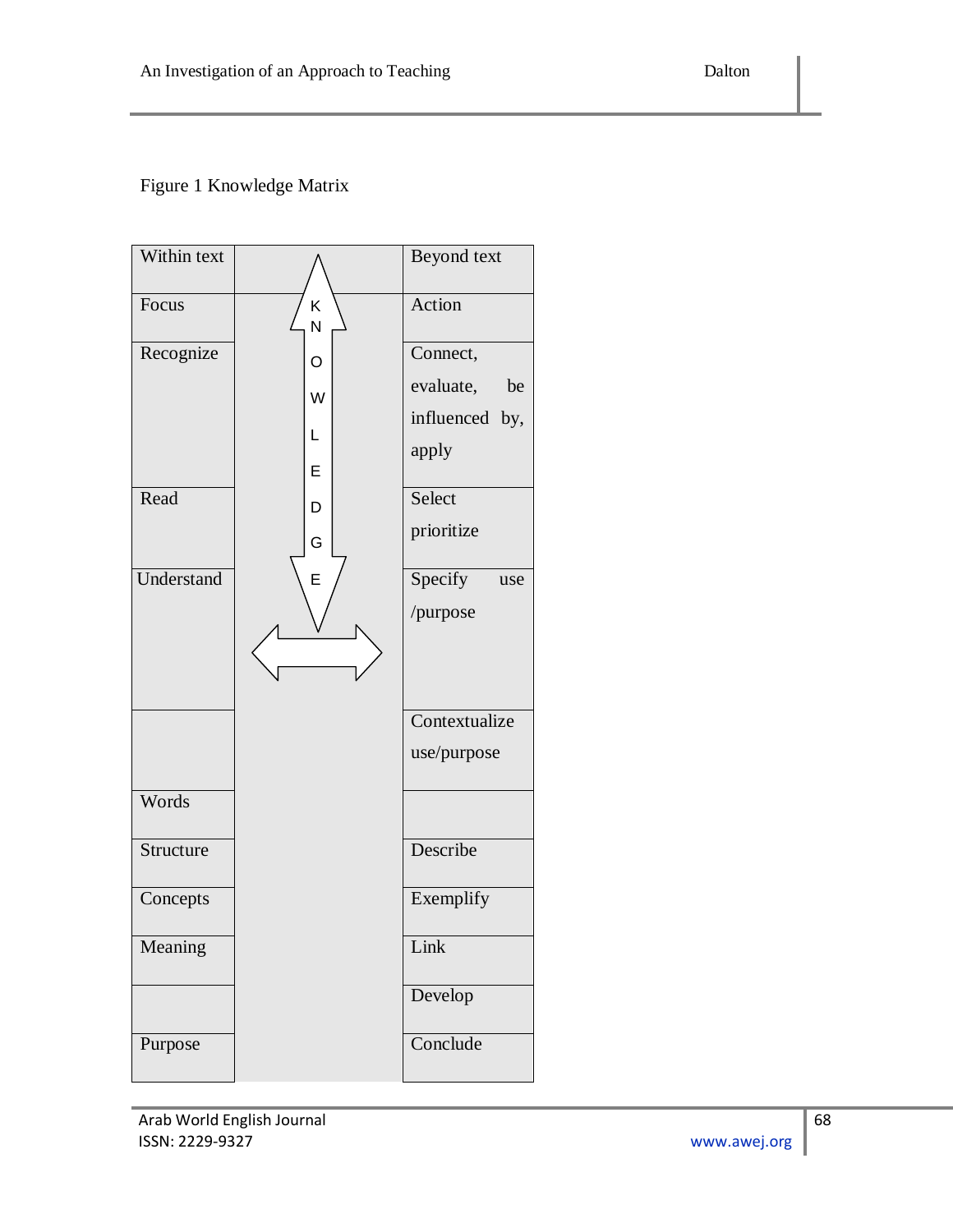| Opinion | Evaluation,  |  |
|---------|--------------|--|
|         | implication, |  |
|         | assumption   |  |
|         |              |  |
| Fact    | Completeness |  |
|         |              |  |

This knowledge matrix approach is worked with over a period of weeks, but always as a part of a range of reading activities directly related to the students' research, in order to give it purpose and

context (Van der Broek et al, 2001). The focus of the knowledge matrix (knowledge is not being used here as a synonym for content, but rather relates to concepts and language) is to stimulate discussion that understanding within a text leads to application beyond, it thereby reinforcing the idea of reading purpose. This focus can then be explicitly related to the content and purpose of the research report the students will later produce. For example, the concepts of selection and evaluation are linked (albeit not exclusively) to selection of sources (literature review); the notion of implication can be located within the context of the discussion section; description related to results and so on, since students also need to be able to read their own texts critically. The application of the learned skills to a clear academic purpose and task which the students need to complete, adds value to using the strategies in this approach as a pedagogical tool. These themes are returned to periodically during the preparation period and worked with explicitly by the tutor.

# Participant/Student Profile

 The sample is made up of thirty-seven Emirati males from government and private high schools currently in the freshman year at the PI. All achieved a 500+ score in the international TOEFL exam and successfully completed the first part of the two-part communication programme. The average age is 19. The two classes, test class and control class, have a similar GPA profile and the grade range from the previous semester fell within a similar curve.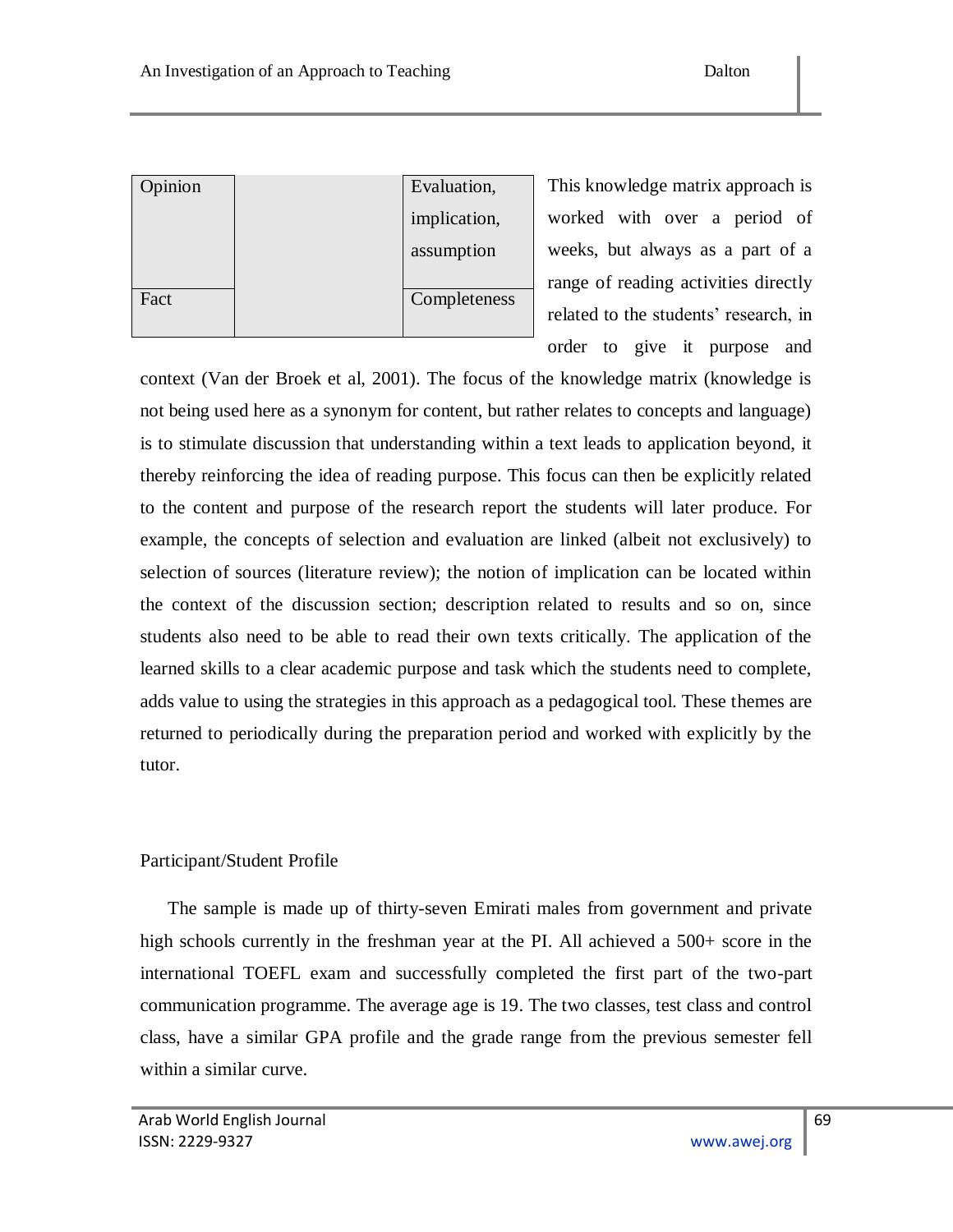The students are in two different classes on the same programme following the same syllabus.

Table1- grade breakdown.

| Group   | Grade | B | $\overline{C}$ | D | F |
|---------|-------|---|----------------|---|---|
|         | A     |   |                |   |   |
|         |       |   |                |   |   |
| Test    |       |   | ◠              |   |   |
|         |       |   |                |   |   |
| Control | ດ     |   | ₽              |   |   |
|         |       |   |                |   |   |

While homogeneity between classes is unusual, these two groups display very similar academic and language proficiency.

## Methodology and procedure

The researcher"s class was the test group and the control group was taught by another tutor. The test group was exposed to the approach described; the control group was not. As this is a causal comparative study and the groups are not less than fifteen, the sample size can be considered reasonable (Cohen et al, 2000). Further, involving more classes would have required training colleagues in delivery of the approach being used in the study. A longitudinal study would be able to do this.

A pre–test survey was given to the test group. This survey elicits evaluation of prior reading teaching and students score previous reading teaching effectiveness on a 5-point Likert scale. Respondents were further asked to define and state the purpose of critical reading. They were then asked to rate their understanding of key elements of critical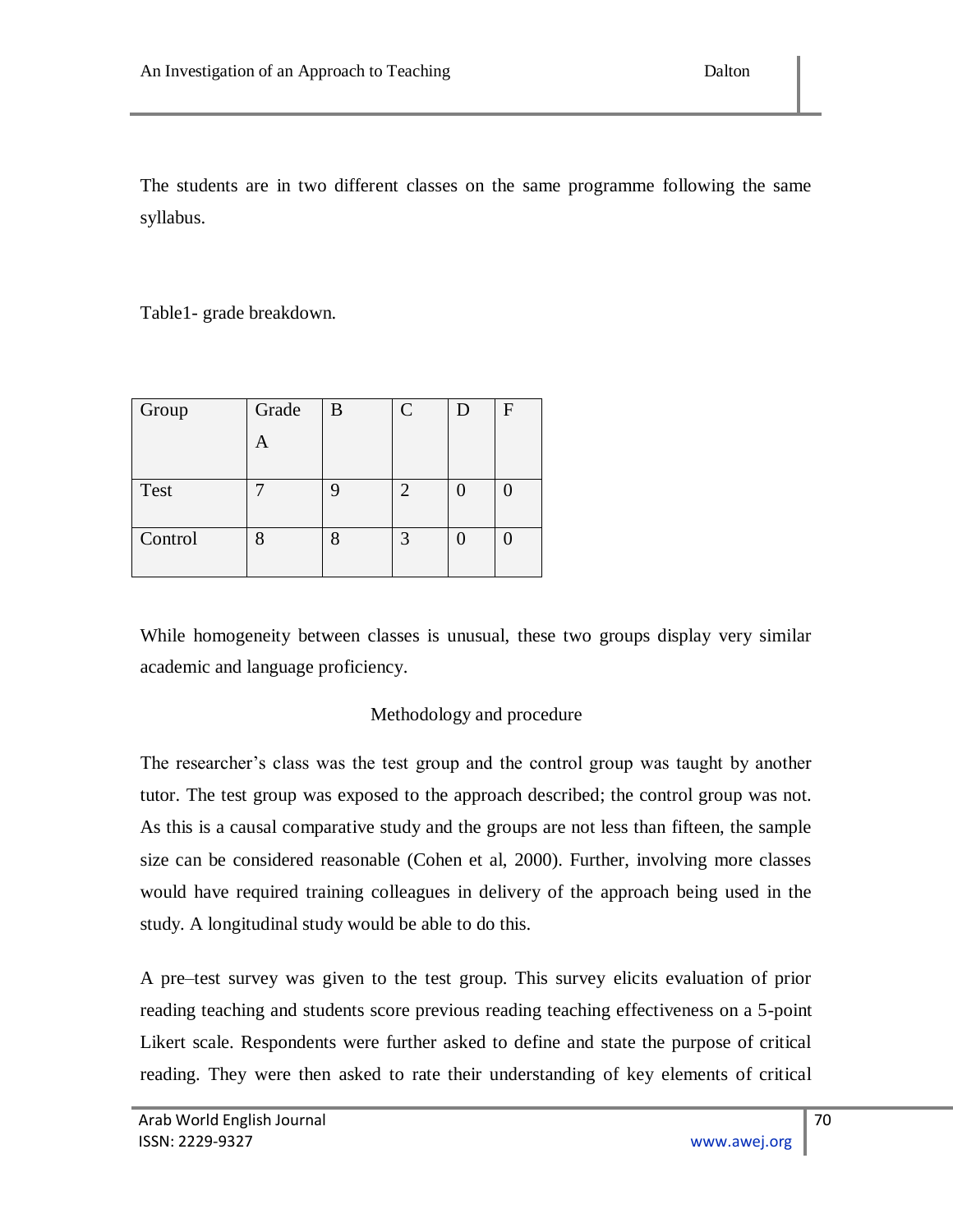reading such as distinguishing between fact and opinion, recognizing what may be implied by the text, identifying points of view and recognizing assumptions. This was done in order to compare their self evaluation with respect to these elements, in a posttest survey.

The test group uses the HORS approach over a period of three weeks. Explicit reference is made to the purpose, concept and skills of critical reading. In the third week, the first test text is issued to both groups again in a normal 50-minute class session. Results from the classes were then compared. Further reading took place using the approach for the following three weeks and then the second test text was issued. Results were analyzed and collated.

A post-test survey was given to the test group. It was the same as the pre-test apart from asking respondents to evaluate the teaching of reading in the class (using the same Likert scale) and requesting qualitative data on if/how they feel their reading may have improved. Pre and post survey data were then compared. Ad hoc individual sessions were conducted with 10 of the test group (i.e., 10 out of the 18 participants) in which they related their experiences of reading after going through the eight stages. Specifically, the researcher wanted to determine if the students noticed any differences in their levels of confidence and understanding, and then determine if there was a correlation with the survey results. As a gate-keeping (control) procedure, a selection of responses from both classes was sent to the original five text reviewers and they were asked to comment on whether these were reasonable implications.

## Materials for testing

Two test readings were given to assess if development of reading skills had taken place. These test readings were selected according to the following criteria.

• Length: text length (420 and 435 words respectively)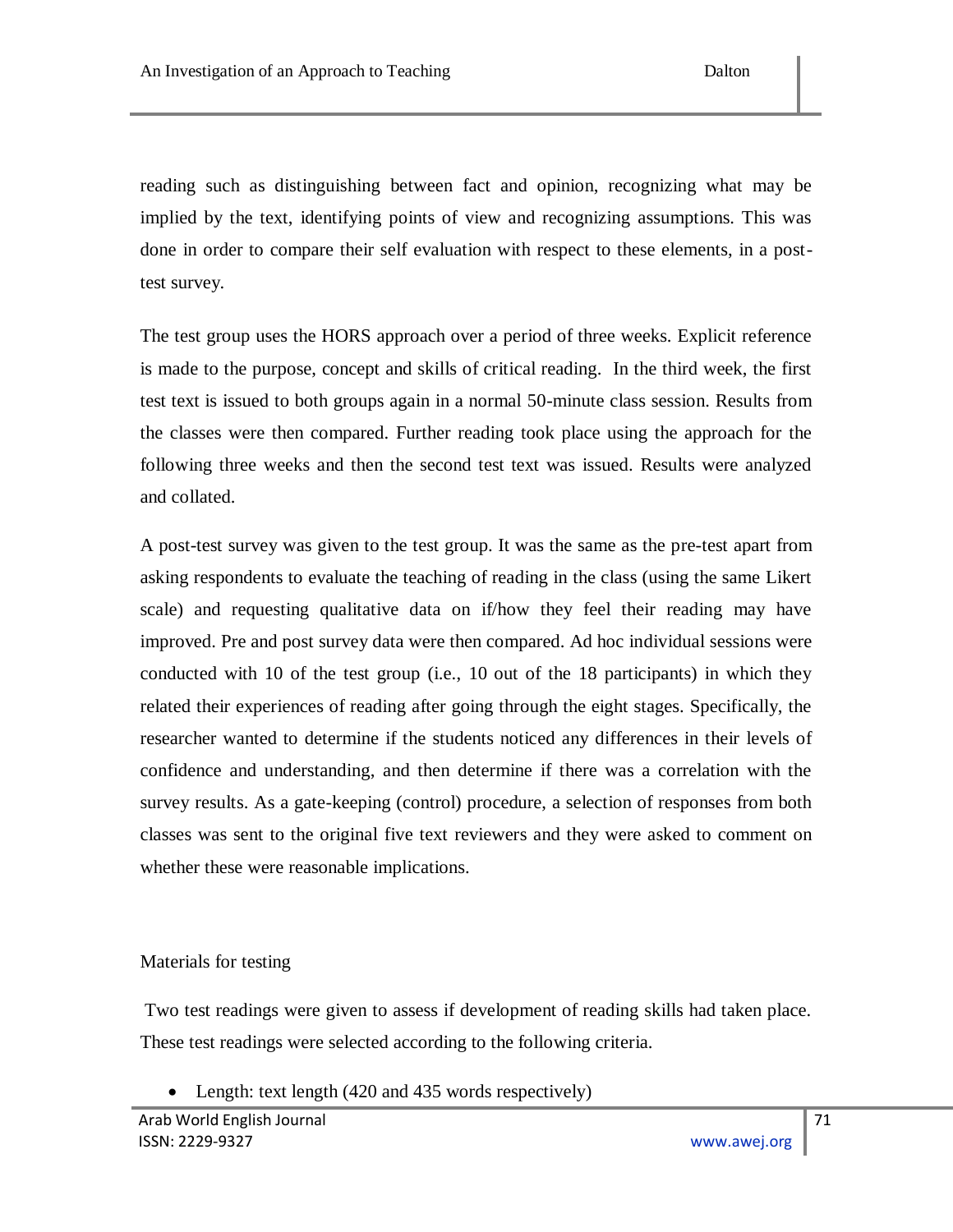- Interest: Test texts were selected according to area of interest (Linderholm et al, 2002). One of the texts focused on literacy and reading both of which are relevant topics for these learners in this course. The second text focused on nuclear power, an energy source currently of great interest here.
- Level of difficulty: Level of difficulty can relate both to subject matter and vocabulary (Day and Bamford, 2002). Paul Nation has speculated (2001) that for academic texts a reader needs to understand about 98% of the running vocabulary for full comprehension. For purposes of clarity, while in class, students were permitted to ask questions about vocabulary as they would in any class. However, no such questions were asked during the test period, as the text selection had a high known vocabulary level.

# Text preparation

Five teachers from a language/communications background were given two expository texts to read and identify text opportunities related to concept recognition. These two texts were to be used to focus test questions. Ten examples of distinguishing between fact and opinion were agreed upon, and five text opportunities lending themselves to implication. The researcher then reviewed these and selected the areas of commonality to provide the test focus. That is, these selected examples would be the text content students would be expected to identify and to understand.

Texts were introduced according to the researchers" view of those examples which best met their learning needs and approached the identified cognitive levels. The fact and opinion text was given first as for this reason (i.e., the concept of implication extends beyond recognition into explanation and interpretation). It is important to note that for the concept of implication, it is difficult to be totally prescriptive since a range of implications may be possible derived from text content/evidence. For each implication, some notion of what is realistic had to be agreed upon, based on text evidence. Five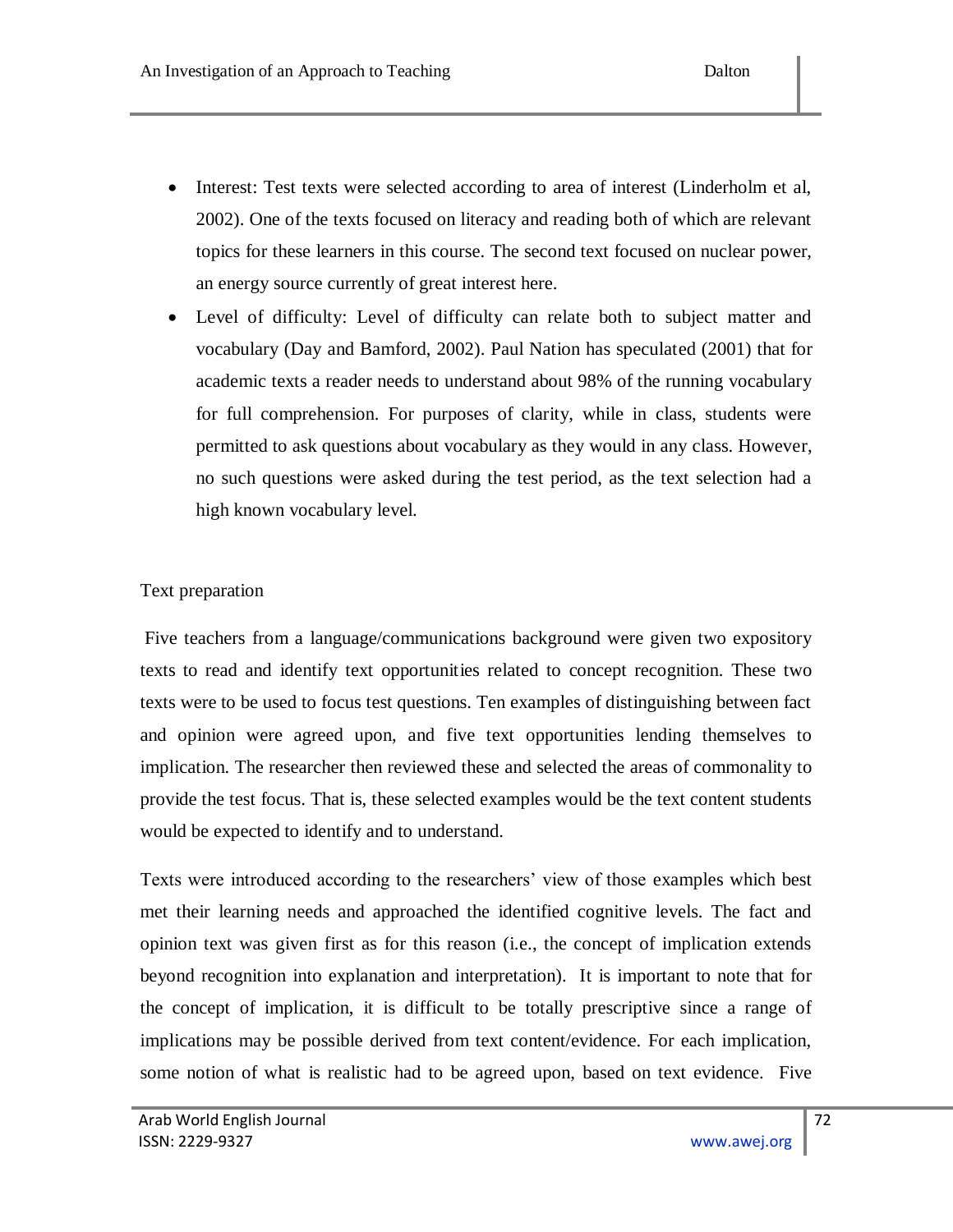opportunities for implication to be derived were agreed by the text reviewers and which provided the focus for testing.

For example, in one of the texts, reference is made to oil being a limited-supply, nonrenewable energy source.

#### Results

 Triangulation combined information from quantitative and qualitative data gathering. Cross-group results were compared initially with a simple frequency count of successful answers. For the implications text, qualitative analysis of answers was applied with a focus on how realistic the implications were based on text evidence. Subjectivity here was minimized by giving a random selection of answers to a group of language and communications teachers and comparing their comments on the qualitative nature of the student responses. Responses from the surveys and interviews were then built into the overall analysis.

## *Reading tests*

 The results from the fact and opinion text displayed in Figure 1 are of immediate interest. The results for the test group show that seven of the respondents had 100% correct whereas none of the control group did. Results for nine correct answers were four and three respectively. Significant differences can be observed for scores of five and under where seven of the control group scored four or less while none of the test group fell into this bracket. The mean of six-ten correct answers in the test and control group was 3.6 and 1.6 respectively.

Fig 2 Test group: Control group: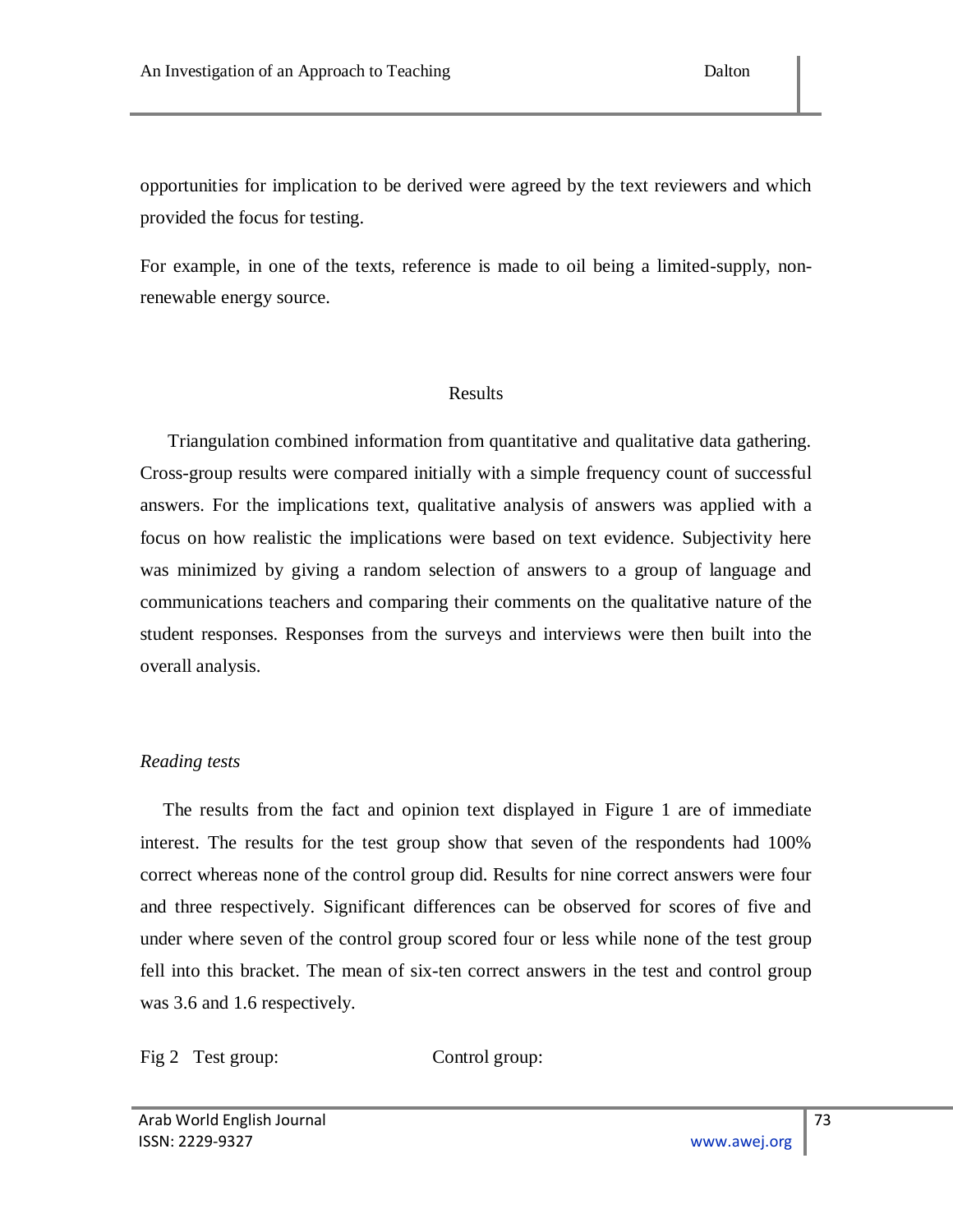

Successful task-performance in the test group can immediately observed to be better, particularly when one looks at the groupings in the 4 and under range and the 10 bracket.

Figure 3 shows the numerical range of the number of text opportunities for implication as seen by the respondents. No respondents indicated that there were less than four opportunities.

None of the test group identified more than seven text opportunities, while seven of the control group did.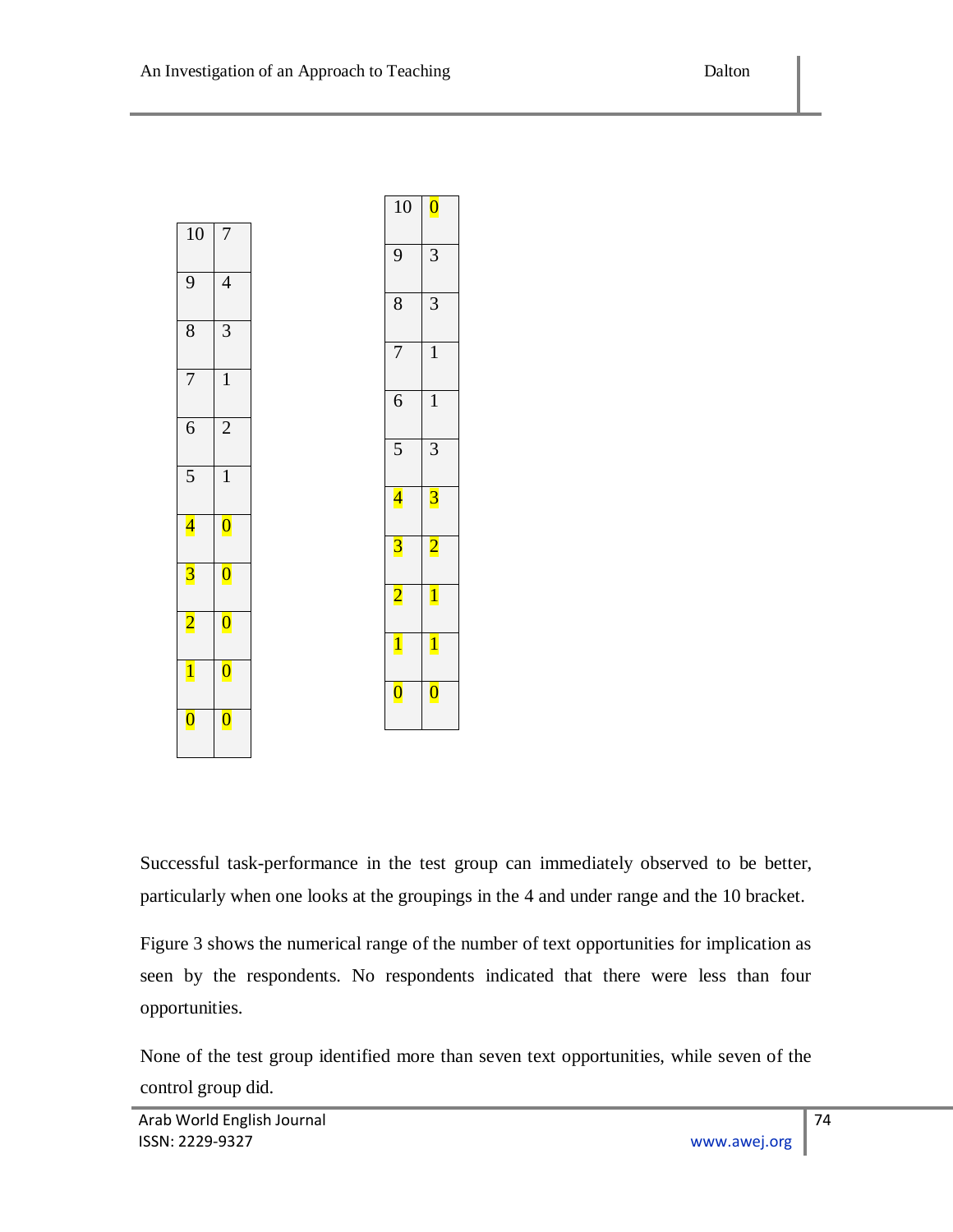## Fig 3 Text Implications Range

Test group Control group

| 9<br>8         | $\overline{0}$<br>$\overline{0}$ |  |
|----------------|----------------------------------|--|
| 7              | $\overline{3}$                   |  |
| 6              | 5                                |  |
| 5              | $\overline{8}$                   |  |
| $\overline{4}$ | $\overline{2}$                   |  |
| $\overline{3}$ | $\overline{0}$                   |  |
| $\overline{2}$ | $\overline{0}$                   |  |
| $\mathbf{1}$   | $\overline{0}$                   |  |

| 9              | $\mathbf{1}$   |
|----------------|----------------|
| 8              | 6              |
| 7              | $\overline{2}$ |
| 6              | 7              |
| 5              | $\overline{c}$ |
| $\overline{4}$ | $\overline{1}$ |
| $\overline{3}$ | $\overline{0}$ |
| $\overline{2}$ | $\overline{0}$ |
| 1              | $\overline{0}$ |

This included areas of text where no implication was suggested given the completeness of information in the text. The range of error here is therefore substantially less for the test group.

 Next, the numbers in each group who selected all or some of the same five pre-selected opportunities within their range as selected by the teaching team were examined. The results are displayed in Fig 3.

Fig 4 Agreement with teacher-selected text opportunities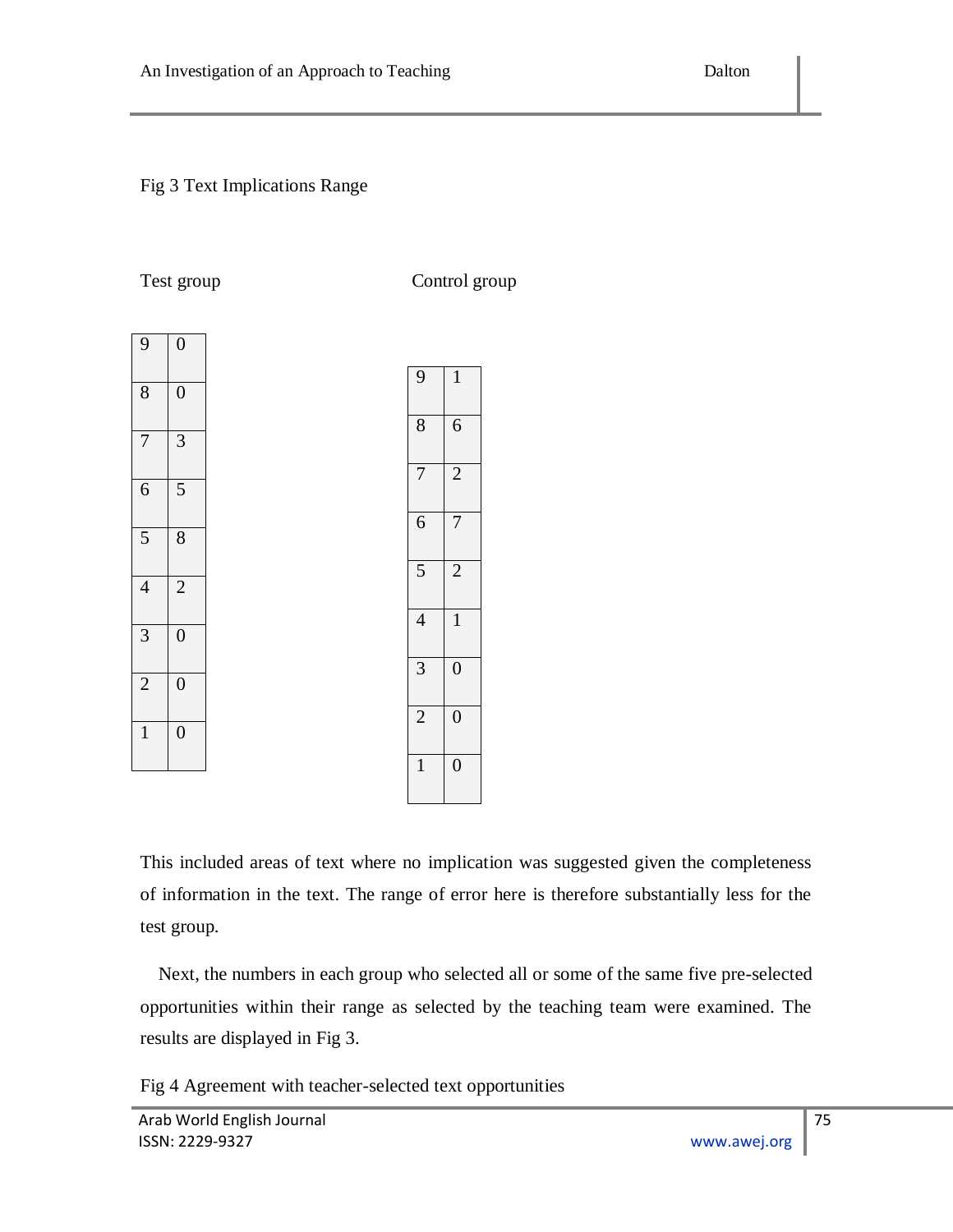| Test group     |                | Control group  |                |  |
|----------------|----------------|----------------|----------------|--|
| $\overline{5}$ | 3              | 5              | 0              |  |
| $\overline{4}$ | 3              | $\overline{4}$ | 0              |  |
| 3              | $\overline{4}$ | 3              | 3              |  |
| $\overline{2}$ | 6              | $\overline{2}$ | 7              |  |
| 1              | $\overline{2}$ | 1              | 7              |  |
| 0              | $\overline{0}$ | $\overline{0}$ | $\overline{2}$ |  |

The same five text opportunities for implication were identified by three of the test group while none of the control group was able to do so. The same result is evident for four same-opportunity choices. The lower-end results are also interesting with seven of the control group having only one correct choice and two with zero, while the test group had two with one correct choice and no respondents with zero. The mean of three to fivecorrect answers in the test and control group was 3.3 and 1.0 respectively.

However, in going beyond the simple numerical count, issues of accuracy need to be considered. Of the two respondents in the control group who identified five text opportunities (Figure 2) one identified two of the pre-selected opportunities and one identified none. Accuracy is also a factor in the quality of the implications derived from the text and this also needs to be compared. There were clear qualitative differences in many of the responses and this will be further addressed in the discussion section.

## *Survey results*

 Comparison of pre and post-surveys conclusively show a more developed ability in the test group to define critical reading and state purposes for which it is used (these were the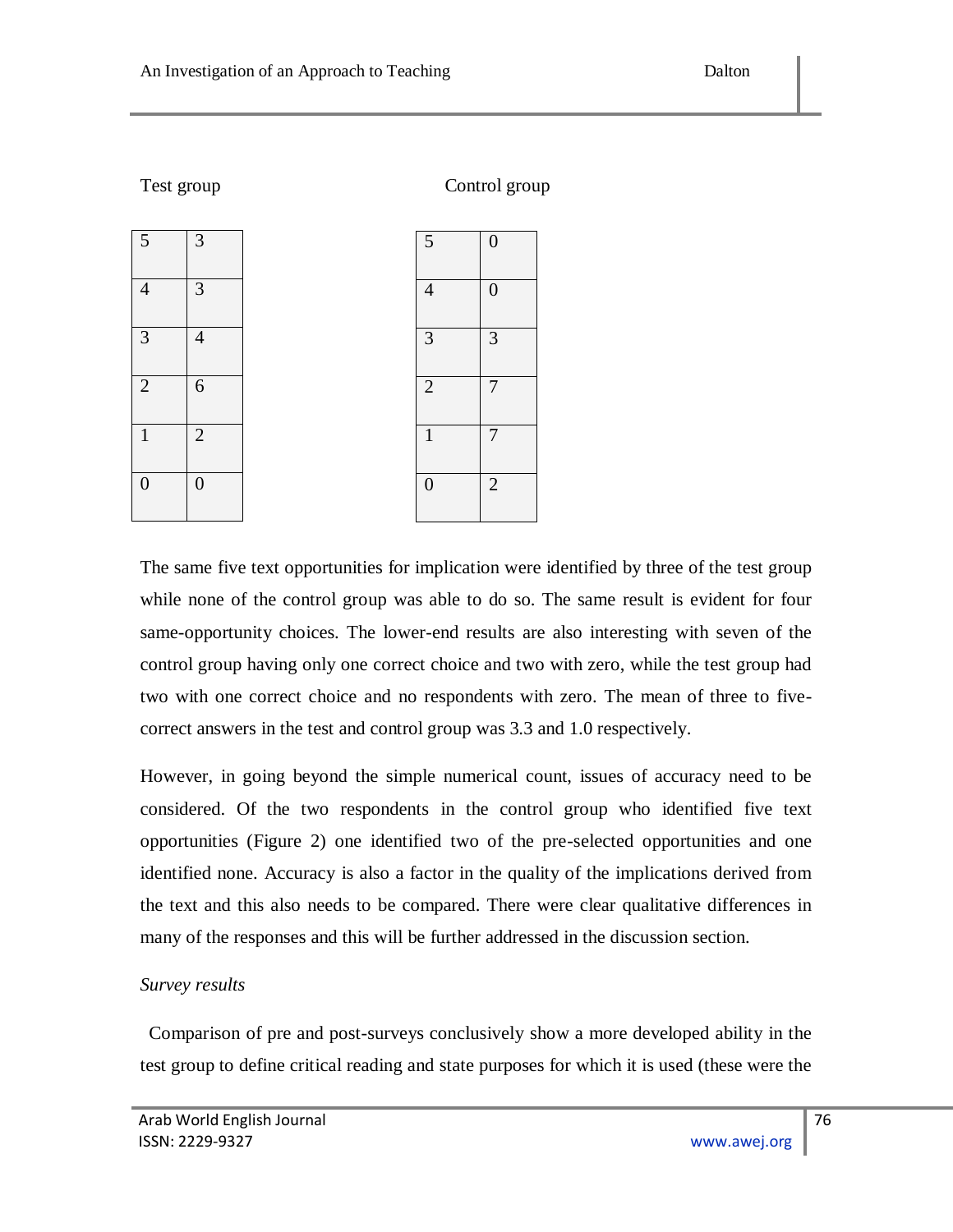only two questions). Descriptions were on the whole more detailed and thoughtful showing less superficiality than in the pre-survey. A thorough reading of the responses shows a clear (and sometimes impressive) qualitative improvement in terms of thinking and understanding.

Below is an anecdotal example of a typical learner response. The full data set of responses is represented in Appendix 1.

## Student 1.

*Pre –survey:* The ability to read quickly and fully, understanding the content and analyzing it.

To read articles for research and study.

*Post survey:* The ability to read beyond the text to compare your own opinion with the writer's opinion. To identify critical areas and important information in the text that you will use. To not just agree with what the writer says.

To produce more effective writing in the context of research and study.

All respondents indicated that their reading had improved. While this response is also high in the post-course survey given each semester; here it was unequivocal and unanimous. Students were asked to evaluate the effectiveness of the approach to reading on a scale of 1 to 5, with 1 being not effective and 5 being very effective. The results are displayed in figure five below.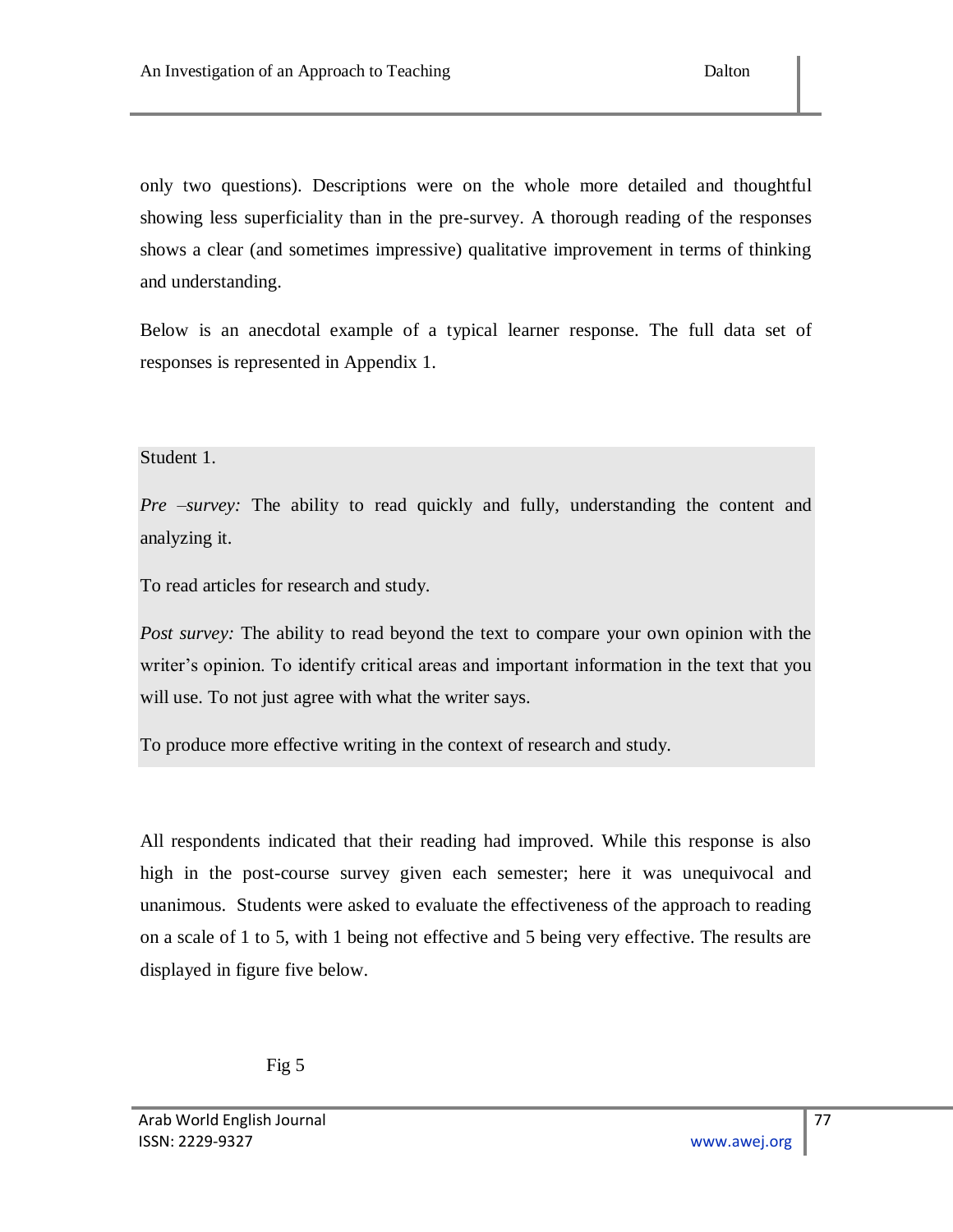| $\overline{5}$ | $3^{\circ}$ | $\bf{z}$       |              |
|----------------|-------------|----------------|--------------|
| 8              | 3           | $\overline{0}$ | $\mathbf{0}$ |

## *Interview results*

 The focus here was on the idea of improvement, both from the perspective of the learner and the tutor. One question was asked as to whether the students felt their reading had improved or not, and if so, in what ways. Overall perception of improvement was specifically stated. Below are a typical set of responses.

**Student A** I improved at recognizing overgeneralizations and differentiating between facts and opinions. I also came to recognize implications in the texts which I didn"t know about before.

**Student B** Well my reading before was just reading the words of the text and trying to know the surface meaning, but now I know there is much more than meets the eye in the text, where a text is a way of communicating what the writer uses to deliver information that may not always be right and may be exaggerated and maybe not credible.

**Student C** I can identify things like facts and opinions, implications, relevance and overgeneralization.

**Student D** This semester more than ever I got to read a lot of interesting and fairly complex texts. This developed my reading in a way that I can read with more focus and understand what the writer is trying to convey and I can identify the writer's opinion about the topic.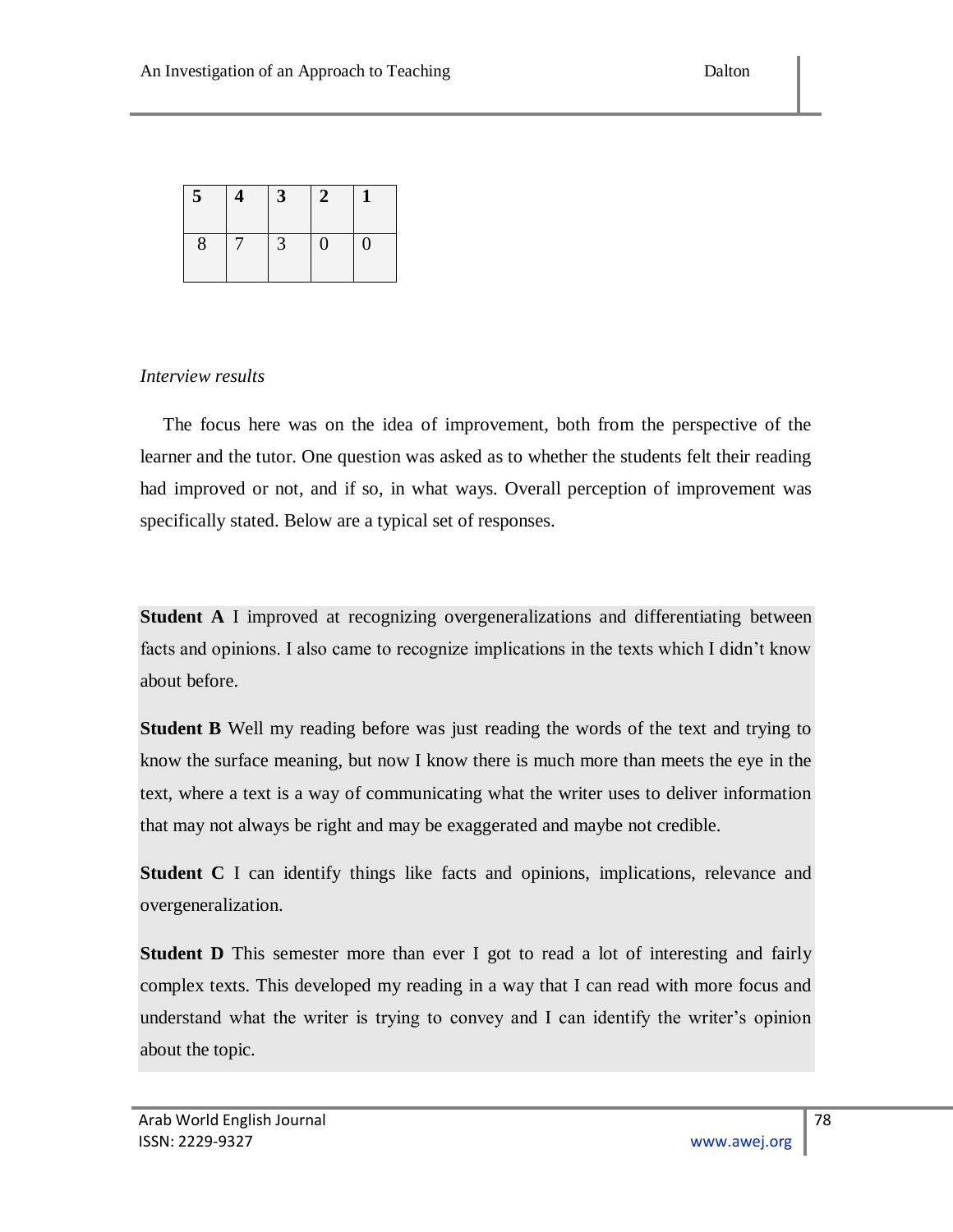**Student E** I thought the training to read critically was very effective and it's an important skill not only for the course, but also for life.

**Student F** I can read better now...in a way I can understand what the writer is really trying to say. I can differentiate between facts and opinions better than before and my vocabulary has increased from determining what new words mean to me…

## Discussion

In summary, the results on text one are notable for the high-end and low-end grouping of effective responses. As indicated in the results section, the test group had a much higher level of success with the task. The fact that only three students in the control group fell into the 9/10 range on this text, while 11 of the test group did, is significant. This positive result is further reinforced through the individual interviews in which the test-group students indicated they did not have difficulty with the task. In discussion with the colleague teaching the control group, it was clear that completion time on average was also faster than in the control group. No data is available to the researcher on exact completion times, but the teacher stated that a number of the group had difficulty completing the task within the allocated time. This was not the case in the test group where all students finished comfortably within the fifty minutes given.

Analysis of results from test two shows that the number of choices at the 5 and 4 level and at the 1 to 0 level again indicate a significant difference in successful performance. Further, there are differences evident in the content and quality of implications. For example, in the control group there was a noticeable tendency to paraphrase, summarize and repeat information given in the text which seemed to indicate a lack of surety on behalf of the students as to the nature of implication. Such tendencies were not nearly so noticeable in the test group. These kinds of qualitative differences were evident throughout the responses, with the nature of the implications expressed by the test group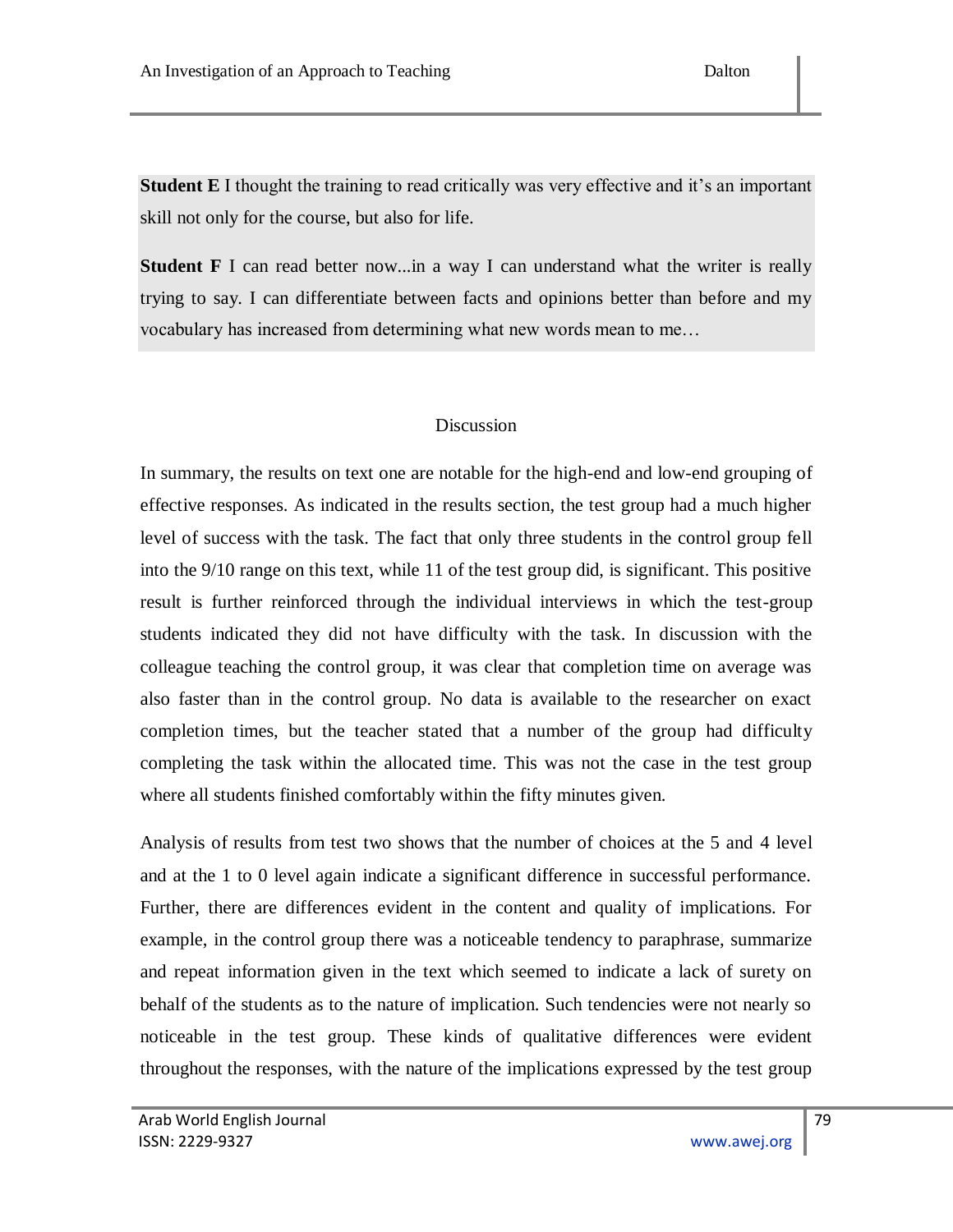being rather more focused and going beyond the paraphrasing nature of a high number of responses from the control group.

 There was an element of randomness in the approach to the task taken in the control group. Four respondents did not number the text as directed, five had no numerical order and two repeated more that the same number twice. Some respondents identified 8 and only wrote about three. One respondent who identified 8 wrote about 7. Two respondents Identified 7 but only wrote about 2. One identified 7 and wrote about five. The respondent who identified 4 only wrote about two. One respondent wrote about six but with no reference to text location. This problem did not occur in the test group.

Given that the two groups had such a similar profile in the same programme, wıth the same syllabus, it is reasonable to assume that a major contributory factor to the success of the test group was that they had been exposed to an approach explicitly focusing on teaching critical reading. This was the only notable element of difference in classroom practice in the context of reading.

The post-test surveys indicated an observably enhanced understanding of critical reading evidenced by generally more sophisticated, comprehensive and detailed definitions, as well as a wider range of responses as to what these skills can be used for. A higher level of confidence and contentment is also indicated. It is reasonable to conclude that the approach used was an affective factor in the development of this understanding.

The student discussion indicated a similar development in thinking and understanding in which students can clearly describe what they are able to do as readers and make reference to past performance as readers to demonstrate qualitative difference. Use of time adverbials such as 'now', 'before', this semester' are common in the responses. More importantly, the approach is described as 'helpful', 'very effective' and 'especially effective' and specific reference and exemplification is given to qualify these statements.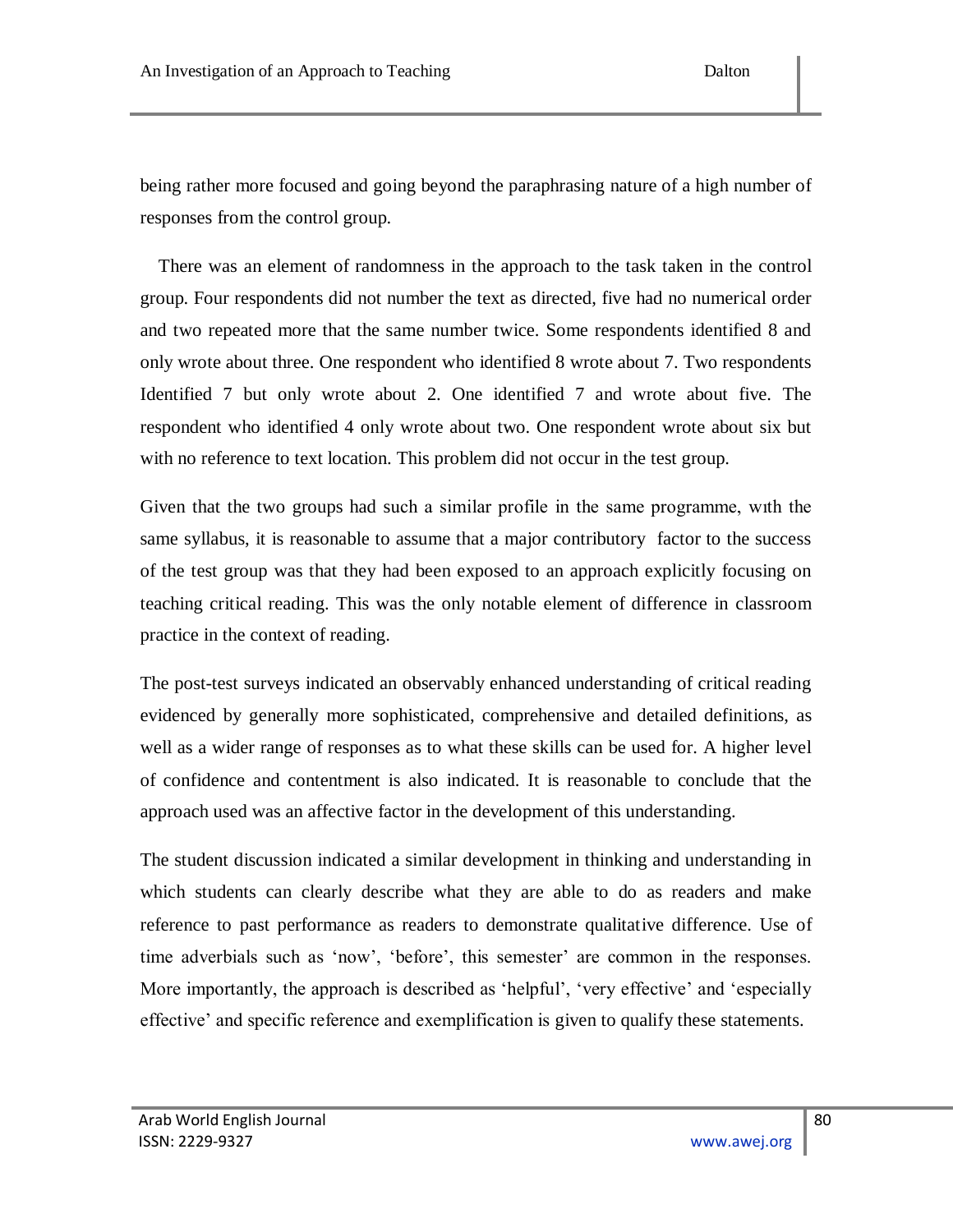## Conclusion

 The choices educators make to reach learning objectives are based on choosing the most appropriate means taken from experience and knowledge. This autonomy of practice is one of the great freedoms of teaching and the notion of prescription is often (and perhaps rightly) seen as anathema. However, there is clearly value in looking at the effectiveness of different approaches used by others to inform our own behaviours and benefit learners.

One significant aspect of this approach of developing HORS through eight stages, given the oral traditions of the local culture, is the importance of speaking in the context of reading tasks and post–task discussions, and the ways in which reading is integrated with other language and communication skills. Moreover, since many of the students have a largely negative view of reading, they benefit from clear instrumental reasons for reading. In other words, reading leads to something real. The students come to understand that they cannot complete later professional tasks effectively if they cannot read effectively, and make a connection that reading is an antecedent. Since they are required to manage a research project, they are also able to see and value the task-dependent nature of reading in this context. Thus, the HORS approach places reading clearly in a dependency relationship with other skills and tasks. The students have a high level of interest in their research topics since they choose them and there is a strong personal engagement. They also understand that the need to read is important and will be a strong affective factor in their success.

## Implication for further study

This short study has sought to give some basic analysis and data that go beyond the subjective in order to show that a particular approach to teaching the skills identified, has *measurable* value for the learner and can be *demonstrated* to be effective. Such studies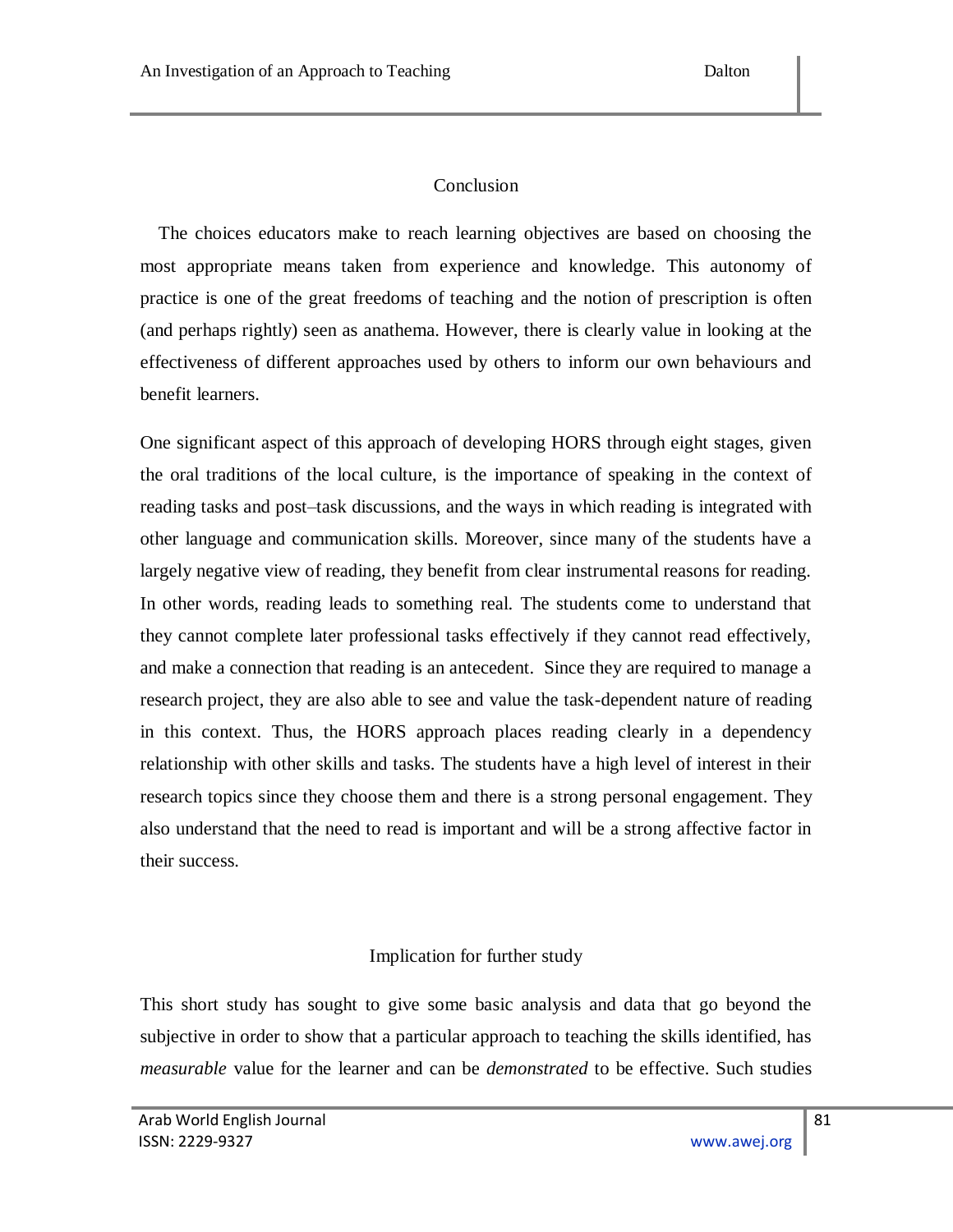clearly have a role to play in stimulating discussion of pedagogy and methodology in a variety of contexts. The researcher intends to repeat the study longitudinally and with a larger number of reading tests administered. The second study would include more control and test groups and involve other colleagues working with the approach in the new test groups. Results across more sections could then be compared and a higher degree of reliability generated from the data.

This would enable other researchers to use the procedure followed here to look at other HORS (higher order reading skills) not specifically focused on as part of this study.

## References

*.*

- Abdelwahid, A. W. (2009). The State and Development of Adult Learning and Education in the Arab States. *Regional Synthesis Report UNESCO 2009*
- American Institute for Research (AIR) Report (2006). College student literacy. Retrieved January October 15 2010. from www.air.org/news/documents/Release200601pew.htm.

Alvermann, D. E. (1987). The role of textbooks in teachers' interactive decision making.

*Reading Research and Instruction*, *26,* 115-127.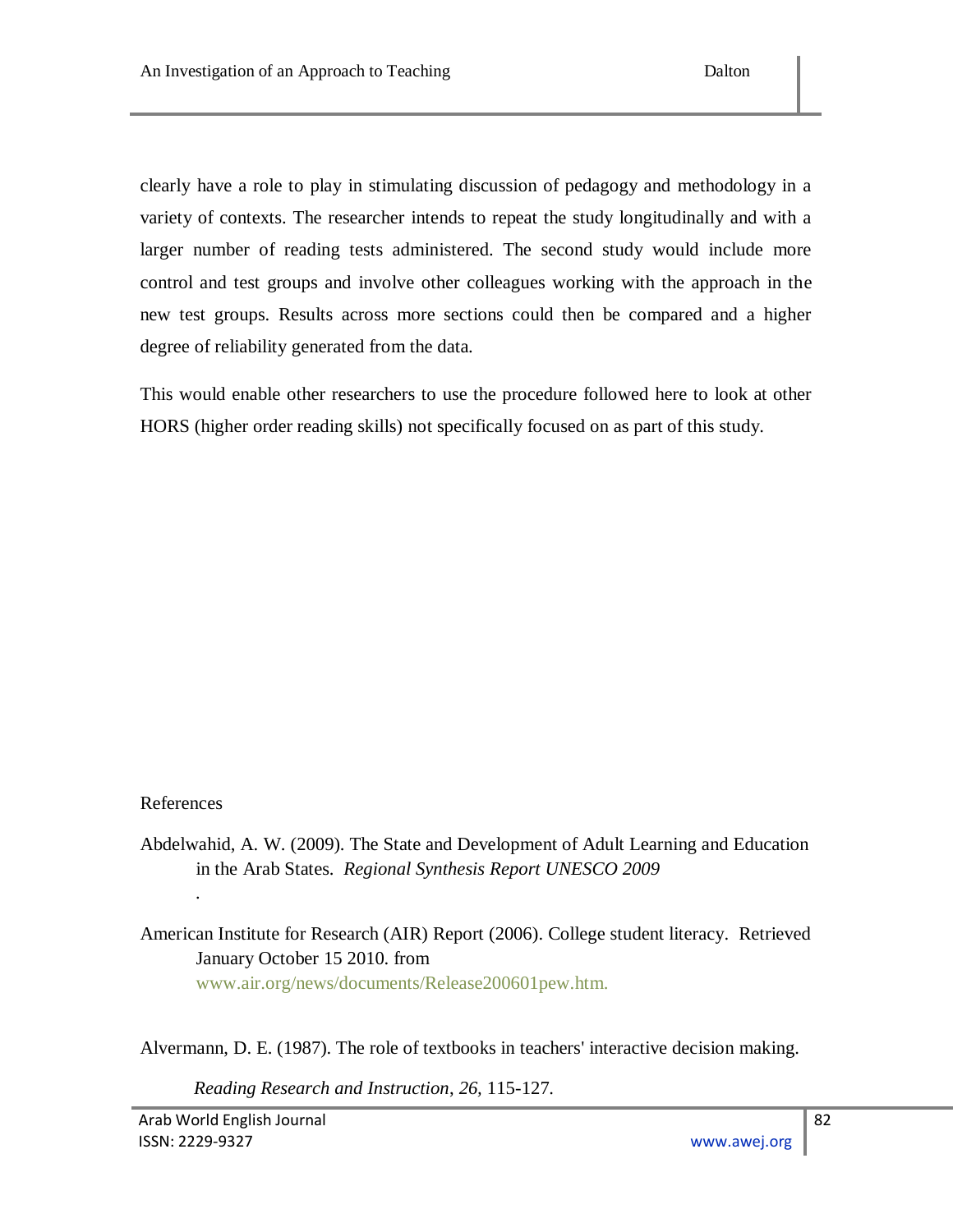- Baldi. S., & Finney. M. (2006*). The Literacy of America's College Students.* The National Survey of America's College Students.
- Benoussan, M. (1990). EFL Reading Problems as seen through Translation and Discourse Analysis: Narrative vs. Expository Texts, *The ESP Journal, 9*, 49-66.

Berwick, R. C. (2001). Language: from words to meaning. *Recitation given at MIT. Oct* 

 *26th2001*. Retrieved February 11 2010, http/[/www.ai.mit.edu/projects/berwick/recitation7.pdf.](http://www.ai.mit.edu/projects/berwick/recitation7.pdf)

- Boz, C. (2005). Preparing to enter the academy: Issues to consider. *Working Papers on the Web,8*. Retrieved January 15 2009, from http:// www.shu. ac.uk/ wpw/ boz.htm.
- Cohen, L., Manion, L., & Morrison, K. (2000). *Research Methods in Education*. London:

Routledge-Falmer.

- Day, R., & Bamford, J. (2002). Top Ten Principles for Teaching Extensive Reading. *Reading in a Foreign Language*, *14*, 136–141.
- Flower, L. (1989). Negotiating academic discourse. *Tech. Rep. No. 29*. Berkeley, CA & Pittsburgh, PA: Center for the Study of Writing. Retrieved February 20 2010 from ERIC database. (ED 306 600).
- Gorush,G., Taguchi E., & Takayasu-Maas, M. (2004). Developing Reading Fluency in EFL: How assisted repeated reading and extensive reading affect fluency development. *[Reading](http://nflrc.hawaii.edu/rfl/)   [in a Foreign Language](http://nflrc.hawaii.edu/rfl/)*, *16,* 97-119.
- *IELTS Researchers Common European Framework.* Retrieved October 14 2011 from http:// www. ielts.org/ researchers/common\_european \_framework.aspx.
- Linderholm, T.,  $\&$  [van den Broek, P.](http://eric.ed.gov/ERICWebPortal/Home.portal;jsessionid=JnRGGYgnvX2ZTrnvRWj25dG7QLvxYj9JyqywJvMd14v1QqvHVZzf!-383582632?_nfpb=true&_pageLabel=ERICSearchResult&_urlType=action&newSearch=true&ERICExtSearch_SearchType_0=au&ERICExtSearch_SearchValue_0=%22van+den+Broek+Paul%22) (2002). The Effects of Reading Purpose and Working Memory Capacity on the Processing of Expository Text. *Journal of Educational Psychology, 94,* 778-84.
- Luke, A. (2000). Critical literacy in Australia: a Matter of Context and Standpoint. *Journal of Adolescent and Adult Literacy, 45*, 448 – 461.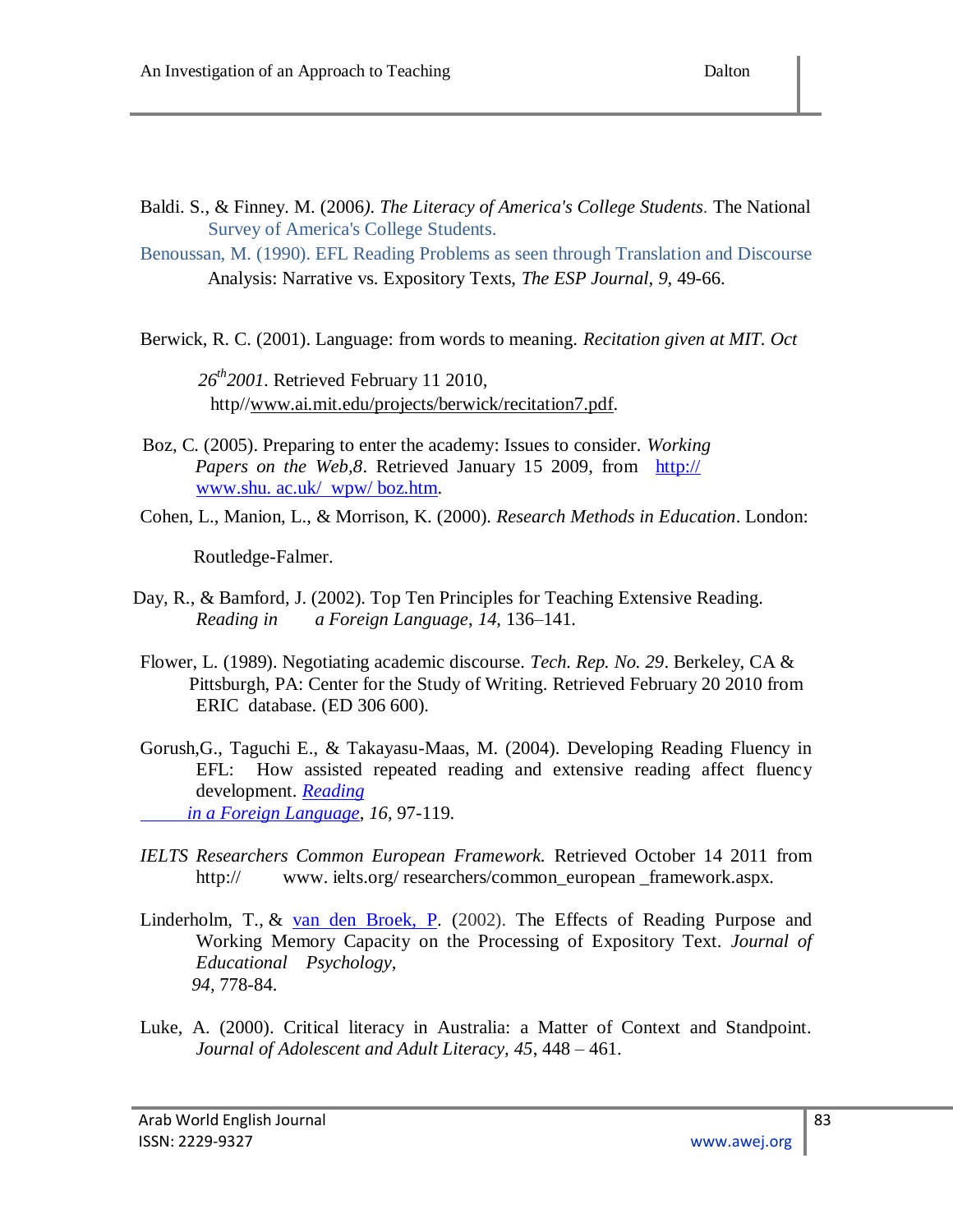- Marsden, M. (2002). Reading Strategies that work with Arab Students. Retrieved February 21 2010 from http://www.readingmatrix.com/conference/pp/proceedings/sullivan.pdf.
- Nation, P. (2001). Teaching and learning vocabulary, *STATES Public Lecture and Workshop,* 28 November 2001 - 1 December 2001*.*
- Orndorff, J. (1987). Using computers and original texts to teach critical reading and thinking. *Paper presented at the Meeting of the Conference on Critical Thinking, Newport News, VA.* Retrieved March 15 2010 from ERIC Document Reproduction Service No. ED 283 137.
- O"Sullivan,A. (2004). Reading and Arab College Students-Issues in the UAE Higher Colleges of Technology in Conference proceedings KSU Sept. 2004, (pp. 1-14). Retrieved March 2011 from http://www.readingmatrix.com/onlineconference/proceedings2004.html.
- Piaget, J., and Garcia, R. (1991). *Towards a logic of meanings*. Hillsdale, N.J: Lawrence Erlbaum Associates.
- Pritchard, R. M., & Nasr, A. (2004). Improving Reading Performance among Egyptian

Engineering Students: Principals and Practice. *English for Specific Purposes, 23,* 

425-445.

- Shaw, K. (2006). Muslim education in the Gulf States and Suadia Arabia: selected issues. In Griffin, R. (ed.) *Education in the Muslim World*. Griffin, R. (ed.). Oxford: Symposium Books
- Shannon, J. (2003). Getting Gulf Students to Enjoy Reading. *Perspectives11*, 21- 24.TESOL Arabia Publications.
- Taguchi, E., & Gorsuch, G. (2002). Transfer Effects of Repeated EFL Reading on Reading New Passages: Silent reading rate and comprehension. *Reading in a Foreign Language*, *14,* 1-18
- Van den Broek, P., Lorch, R. F., Linderholm, T., & Gustafson, M. (2001). The Effects of Readers" goals on Inference Generation and Memory for Texts. *Memory and Cognition,* 29, 1081-1087.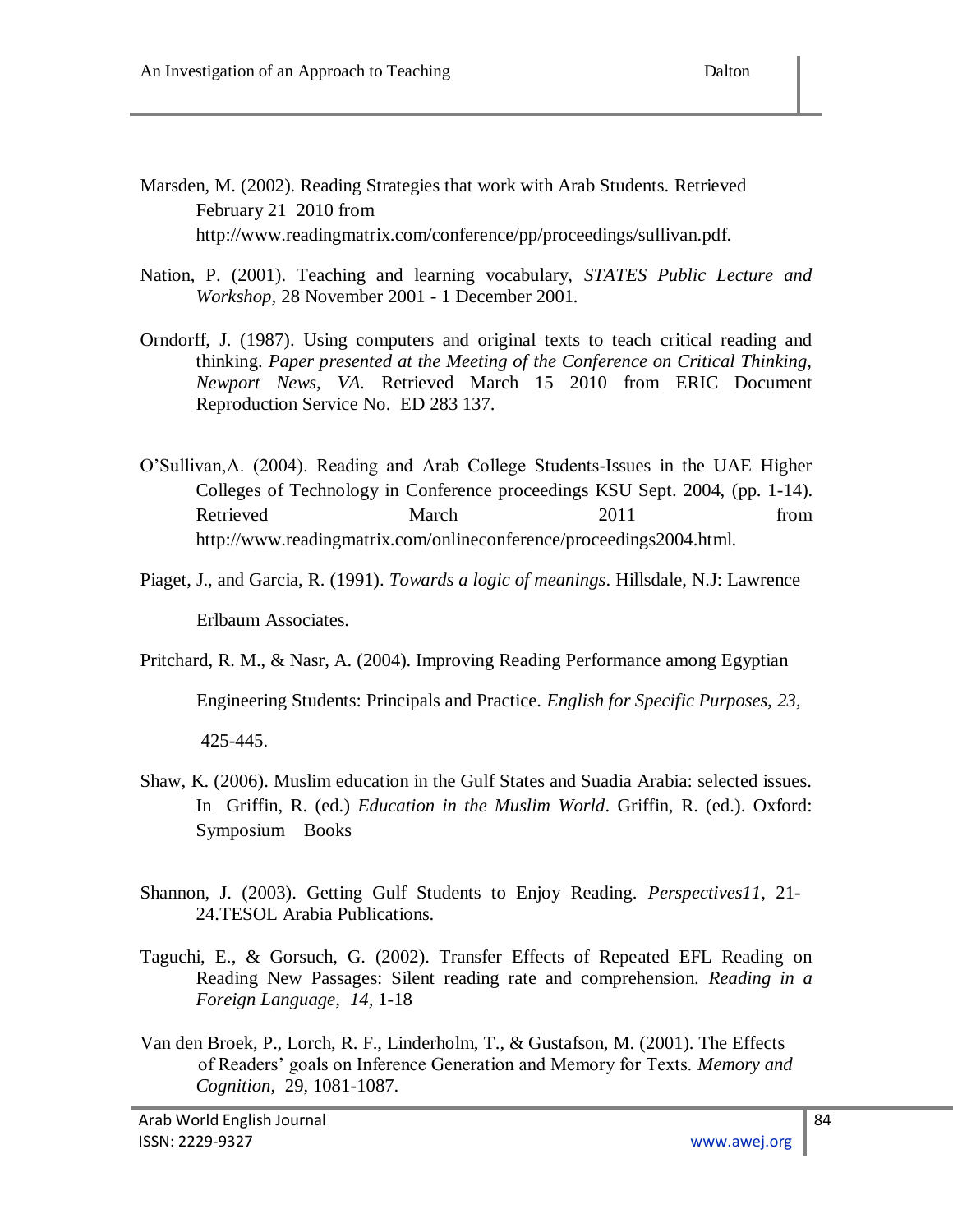- Wilson K., Deveraux L., Machon-Horick M., & Trimingham-J, C. (2004). Reading readings: How students learn to (dis)engage with critical reading. Retrieved February 11 2010 from *ahh.sagepub.com/content/9/1/87.refs.*
- Yashimita, J. (2002). Mutual Compensation between L1 Reading Ability and L2 Language Proficiency in L2 reading comprehension. *Journal of Research in Reading, 25*, 81-95.

Yoo, S.Y. (2006). Mother brand English as an Effective Approach to Teach English for Young

Children as a Foreign language in Korea. *Reading Improvement*, *43,* 185-189.

About the author

David F Dalton is a senior lecturer in Communications at the Petroleum Institute in Abu Dhabi. He has eighteen years experience of teaching language and communications at universities in the UK, Spain, Mexico and the UAE. He also has extensive experience of curriculum design and educational management.His current work has two strands. One is teaching a range of practical, synthesized communications, project management and research skills to undergraduate students. The other is team-teaching on an engineering problem solving programme. All students will later work in the oil and gas industry as engineers, managers and administrators.

## Appendix 1

Skills matrix

Determining advantages and disadvantages

Determining the accuracy of presented information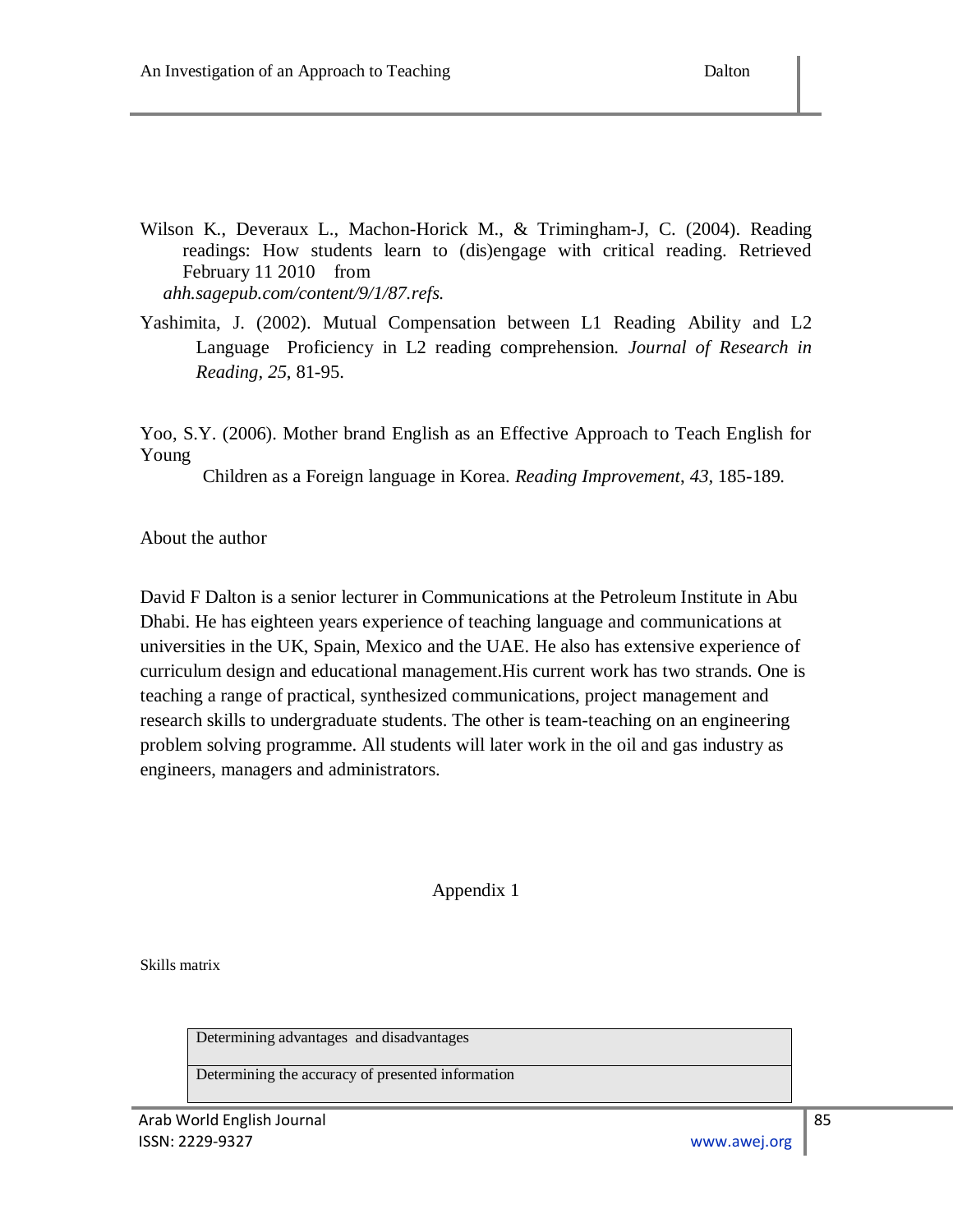| Determining relevance                     |
|-------------------------------------------|
| Determining overgeneralization            |
|                                           |
| Identifying exaggeration                  |
| Identifying points of view                |
| Identifying missing information           |
| Identifying implication                   |
| Distinguishing between fact and opinion   |
|                                           |
| Recognizing assumptions                   |
| Detecting inconsistencies in an argument  |
| Judging essential and incidental evidence |
| Judging the credibility of a source       |

#### Appendix 2

#### **Student 2**

*Pre –survey*: Critical reading is a way to read and understand.

Prepare for test and quizzes.

*Post-survey*: Critical reading is a skill that is applied to get answers to specific questions when you read.

Understand all the concepts the writer uses.

Developing research and getting points of view.

#### **Student 3**

*Pre survey:* Don"t know.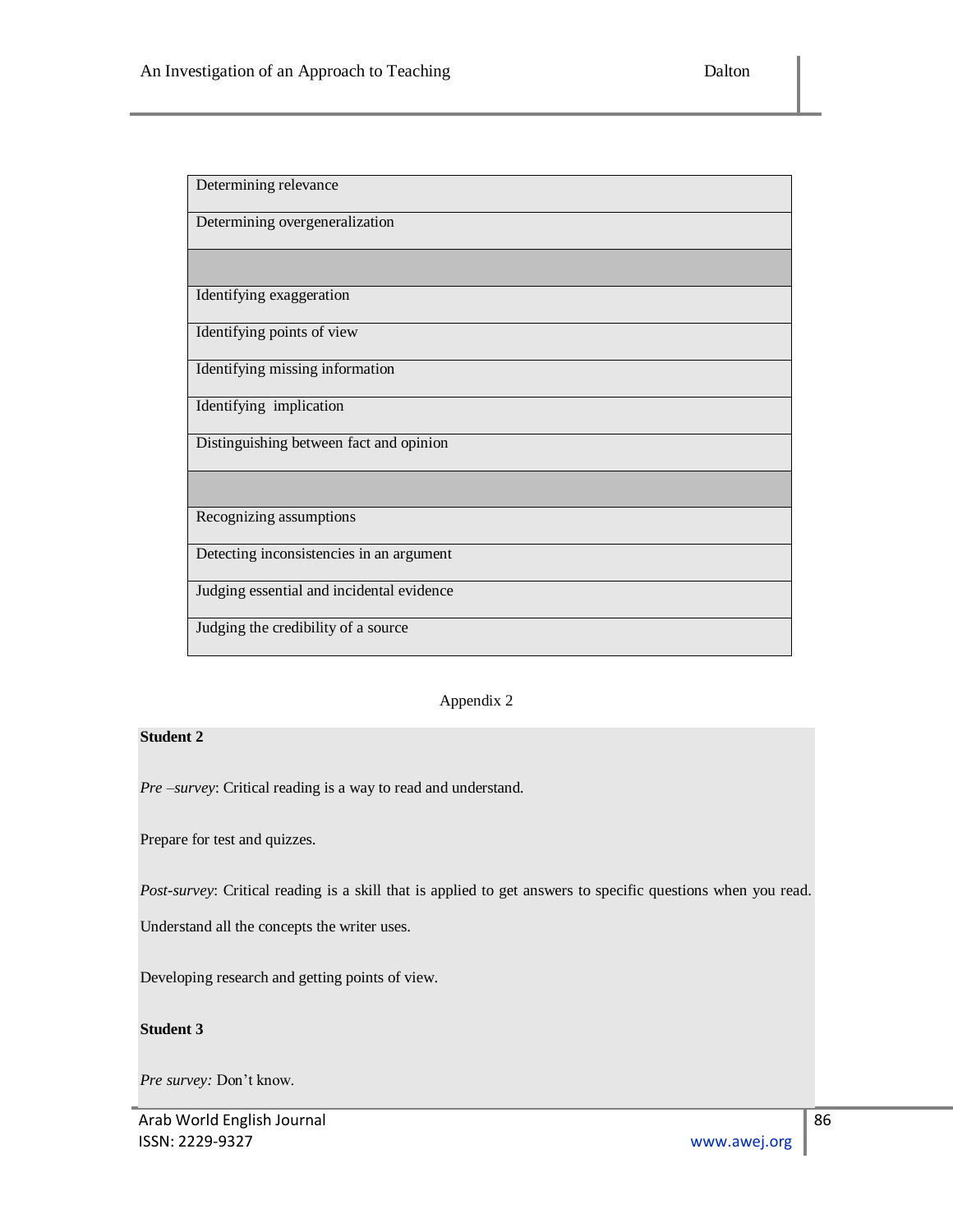No information on purpose

*Post survey:* A way of reading to analyze the facts, writer's point of view and hidden meaning of the topic.

Reading for research and report writing. To take information from sources effectively.

#### **Student 4**

*Pre survey:* It is to read something and understand it carefully.

It is used for understanding texts and to say what is it talking about.

*Post survey:* Critical reading is to understand every bit of the text and its meaning and also to understand the text from different perspectives.

I use it to understand any text I am going to use for a purpose.

#### **Student 5**

*Pre survey:* Critical reading is reading that gives a clear image about the ideas of the text....

To identify the quality of a text.

*Post survey:* The ability to analyze the words and concepts of a text in order to identify things like advantage and disadvantage, facts and opinions, reliable information and the quality of the text in general.

To communicate with the text in order to judge reliability, key ideas etc.

#### **Student 6**

*Pre survey:* To read an article and understand it.

To study, to understand the texts

*Post-survey:* Understanding what, how and why the text says what it say, to understand the purpose